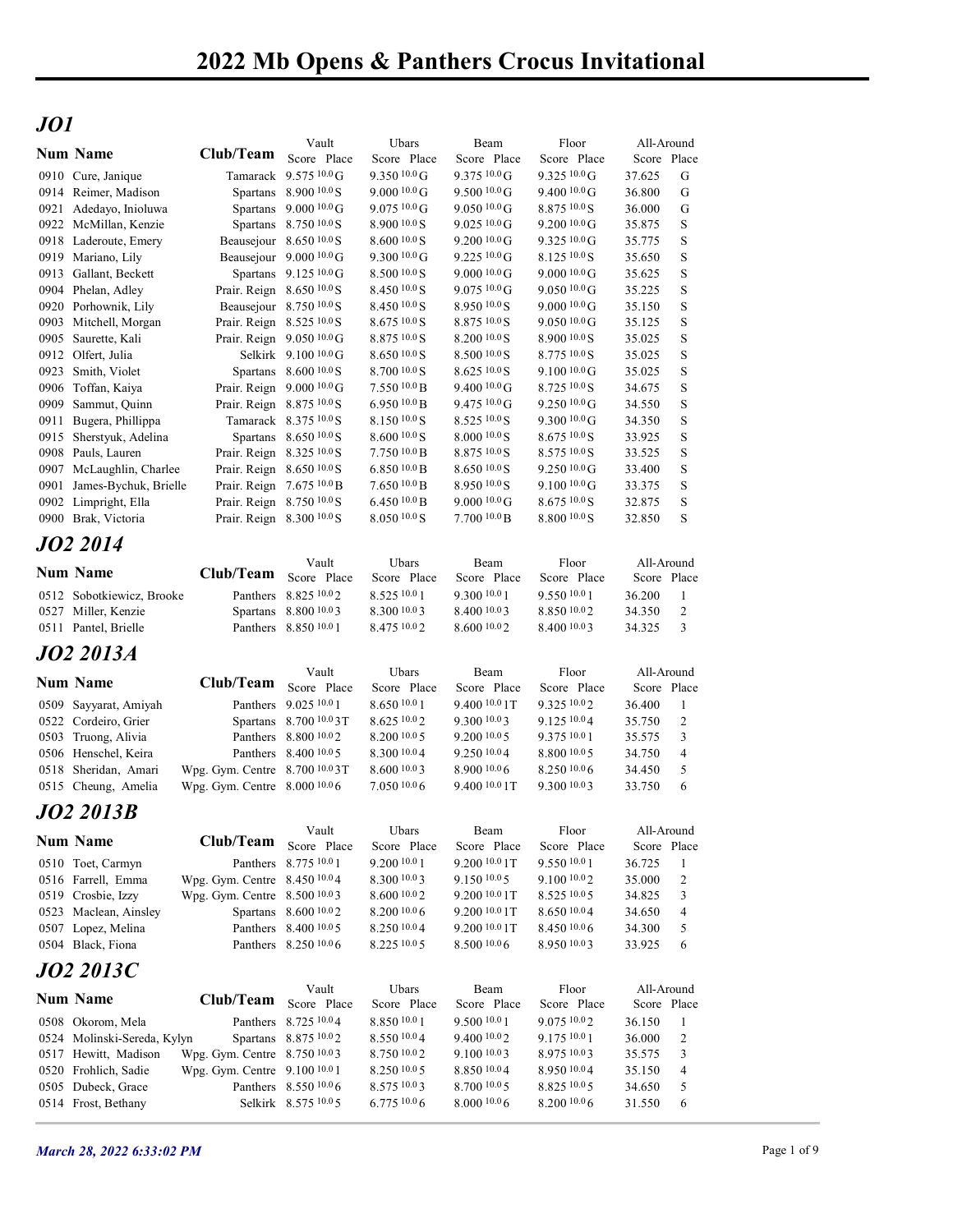## JO2 2012A

| <b>JO2 2012A</b>                                    |                       |                                                     |                               |                                |                               |                                                |    |
|-----------------------------------------------------|-----------------------|-----------------------------------------------------|-------------------------------|--------------------------------|-------------------------------|------------------------------------------------|----|
| <b>Num Name</b>                                     |                       | Vault                                               | Ubars                         | Beam                           | Floor                         | All-Around                                     |    |
| 1004 Kaczmarz, Reese                                | Club/Team Score Place | Spartans 8.750 10.0 1                               | Score Place<br>9.550 10.0 1   | Score Place<br>9.300 10.02     | Score Place<br>9.375 10.02    | Score Place<br>36.975<br>-1                    |    |
| 1011 Altman, Yaelle                                 |                       | Spartans 8.500 10.0 5                               | 8.950 10.04                   | 9.200 10.03                    | $9.400\;^{10.0}1$             | 2<br>36.050                                    |    |
| 1017 Couzens, Aedre                                 |                       | Springers 8.025 10.07                               | 9.100 10.0 2T                 | 9.475 10.0 1                   | 9.250 10.03                   | 3<br>35.850                                    |    |
| 0526 Colburn, Kacey<br>1009 Simard, Charlotte       |                       | Tamarack 8.725 10.02<br>Selkirk 8.600 10.04         | 8.700 10.0 6<br>8.800 10.0 5  | 9.025 10.04<br>8.750 10.06     | 9.100 10.04<br>9.025 10.0 5   | 35.550<br>$\overline{4}$<br>5<br>35.175        |    |
| 1026 Tasse, Alia                                    |                       | Panthers 8.175 10.0 6                               | 9.100 10.0 2T                 | 8.250 10.0 8                   | 8.950 10.06                   | 34.475<br>6                                    |    |
| 1006 Cunningham, Norah Wpg. Gym. Centre 8.625 10.03 |                       |                                                     | 8.650 10.07                   | 8.275 10.07                    | 8.850 10.07                   | 7<br>34.400                                    |    |
| 1013 Skilnik-Wilk, Beatriz                          |                       | Spartans 7.950 10.08                                | 8.400 10.0 8                  | 8.900 10.0 5                   | 8.550 10.08                   | 8<br>33.800                                    |    |
| JO2 2012B                                           |                       | Vault                                               | Ubars                         | Beam                           | Floor                         | All-Around                                     |    |
| <b>Num Name</b>                                     | Club/Team             | Score Place                                         | Score Place                   | Score Place                    | Score Place                   | Score Place                                    |    |
| 1018 Bell, Meredith                                 |                       | Springers 8.875 10.0 1                              | 9.550 10.0 1T                 | 9.300 10.03                    | 9.350 10.02<br>8.975 10.07T   | 37.075<br>-1                                   |    |
| 1016 Enns, Maelle<br>1027 Addo-Asante, Jaira        |                       | Springers 8.725 10.02<br>Panthers 8.400 10.07       | 9.550 10.0 1T<br>9.125 10.0 6 | 9.525 10.0 1<br>9.350 10.02    | 9.45010.01                    | 36.775<br>2<br>$\mathbf{3}$<br>36.325          |    |
| 1005 Manitowich, Marin                              |                       | Spartans 8.625 10.0 4T                              | 9.375 10.03                   | 8.925 10.06                    | 9.150 10.03T                  | 36.075<br>$\overline{4}$                       |    |
| 1020 Burley, Laine<br>1008 Abraham, Ainslee         |                       | Springers $8.625\,^{10.0}4T$<br>Selkirk 8.650 10.03 | 9.200 10.0 4<br>9.150 10.0 5  | 9.000 10.0 4T<br>8.400 10.07   | 9.050 10.05<br>$9.025\ 10.06$ | 35.875<br>5<br>35.225<br>6                     |    |
| 1012 Singer-Abrams, Claudia                         |                       | Spartans 8.125 10.0 8                               | 8.750 10.0 8                  | 9.000 10.0 4T                  | 8.975 10.0 7T                 | 34.850<br>$\tau$                               |    |
| 1010 Souque, Rielle                                 |                       | Spartans 8.575 10.0 6                               | 8.900 10.07                   | 8.100 10.0 8                   | 9.150 10.0 3T                 | 8<br>34.725                                    |    |
| JO2 2011                                            |                       |                                                     |                               |                                |                               |                                                |    |
| <b>Num Name</b>                                     | Club/Team Score Place | Vault                                               | Ubars<br>Score Place          | Beam<br>Score Place            | Floor<br>Score Place          | All-Around<br>Score Place                      |    |
| 1024 Reid, Juliana                                  |                       | Beausejour 8.825 10.0 1                             | 8.850 10.03                   | 8.825 10.02                    | 9.175 10.02                   | 35.675<br>$\mathbf{1}$                         |    |
| 1025 Girardin, Grace                                |                       | Panthers 8.425 10.0 4                               | 8.700 10.0 4                  | 9.025 10.0 1                   | 9.400 10.0 1                  | 35.550<br>2                                    |    |
| 1015 Friesen, Sydney<br>1014 Schroeder, Lacey       |                       | Tamarack 8.450 10.03<br>Tamarack 8.550 10.02        | 9.050 10.02<br>8.550 10.0 5   | 8.450 10.0 5<br>8.500 10.0 3T  | 9.075 10.04<br>9.150 10.03    | 3<br>35.025<br>34.750<br>4                     |    |
| 1023 Fandych, Avery                                 |                       | Beausejour 7.825 10.06                              | 9.200 10.0 1                  | 8.050 10.06                    | 8.750 10.05                   | 5<br>33.825                                    |    |
| 1022 Fandych, McKenna                               |                       | Beausejour 7.975 10.0 5                             | 8.400 10.0 6                  | 8.500 10.0 3T                  | 8.450 10.0 6                  | 33.325<br>6                                    |    |
| <b>JO2 2010</b>                                     |                       |                                                     |                               |                                |                               |                                                |    |
| <b>Num Name</b>                                     | Club/Team Score Place | Vault                                               | Ubars<br>Score Place          | Beam<br>Score Place            | Floor<br>Score Place          | All-Around<br>Score Place                      |    |
| 1001 Pendulak, Mekenna                              |                       | Spartans 8.700 10.02                                | 8.950 10.0 2T                 | 9.300 10.02                    | 9.125 10.02                   | 36.075<br>$\mathbf{1}$                         |    |
| 1002 De Luna, Emma                                  |                       | Spartans 8.475 10.03                                | 8.950 10.0 2T                 | 9.325 10.0 1                   | 9.225 10.0 1                  | 35.975<br>2                                    |    |
| 1021 Vaags, Stephanie<br>1007 McRae, Chloe          |                       | Beausejour 8.150 10.04<br>Selkirk 8.800 10.0 1      | 9.375 10.0 1<br>8.800 10.0 4  | 8.850 10.03<br>8.800 10.04     | $8.950\,10.03$<br>8.875 10.04 | 35.325<br>3<br>$\overline{4}$<br>35.275        |    |
|                                                     |                       |                                                     |                               |                                |                               |                                                |    |
| <i><b>JO2 2007-2009</b></i>                         |                       | Vault                                               | Ubars                         | Beam                           | Floor                         | All-Around                                     |    |
| <b>Num Name</b>                                     | Club/Team Score Place |                                                     | Score Place                   | Score Place                    | Score Place                   | Score Place                                    |    |
| 0502 Suver, Gabriela<br>0500 Semenchuk, Elle        |                       | Panthers 9.250 10.0 1<br>Panthers 9.025 10.03       | 9.250 10.0 1<br>9.22510.02    | 9.200 10.0 2T<br>9.200 10.0 2T | 9.575 10.0 1<br>9.425 10.02   | 37.275<br>$\mathbf{1}$<br>$\sqrt{2}$<br>36.875 |    |
| 0501 Stirling, Tabita                               |                       | Panthers 8.950 10.04                                | 8.475 10.03                   | 9.600 10.0 1                   | 9.275 10.03                   | 3<br>36.300                                    |    |
| 0513 Osnach, Sheridan                               |                       | Selkirk 9.125 10.02                                 | 7.925 10.04                   | 9.200 10.0 2T                  | 8.600 10.0 6                  | 34.850<br>4                                    |    |
| 0525 Dueck, Abigayle                                |                       | Tamarack 8.750 10.06<br>Spartans 8.375 10.07        | 7.425 10.0 7<br>7.575 10.0 6  | 9.000 10.0 5<br>8.900 10.06    | 9.075 10.04<br>8.625 10.0 5   | 34.250<br>5<br>33.475                          | 6T |
| 0521 Rulen, Roxanne                                 |                       |                                                     |                               |                                |                               |                                                |    |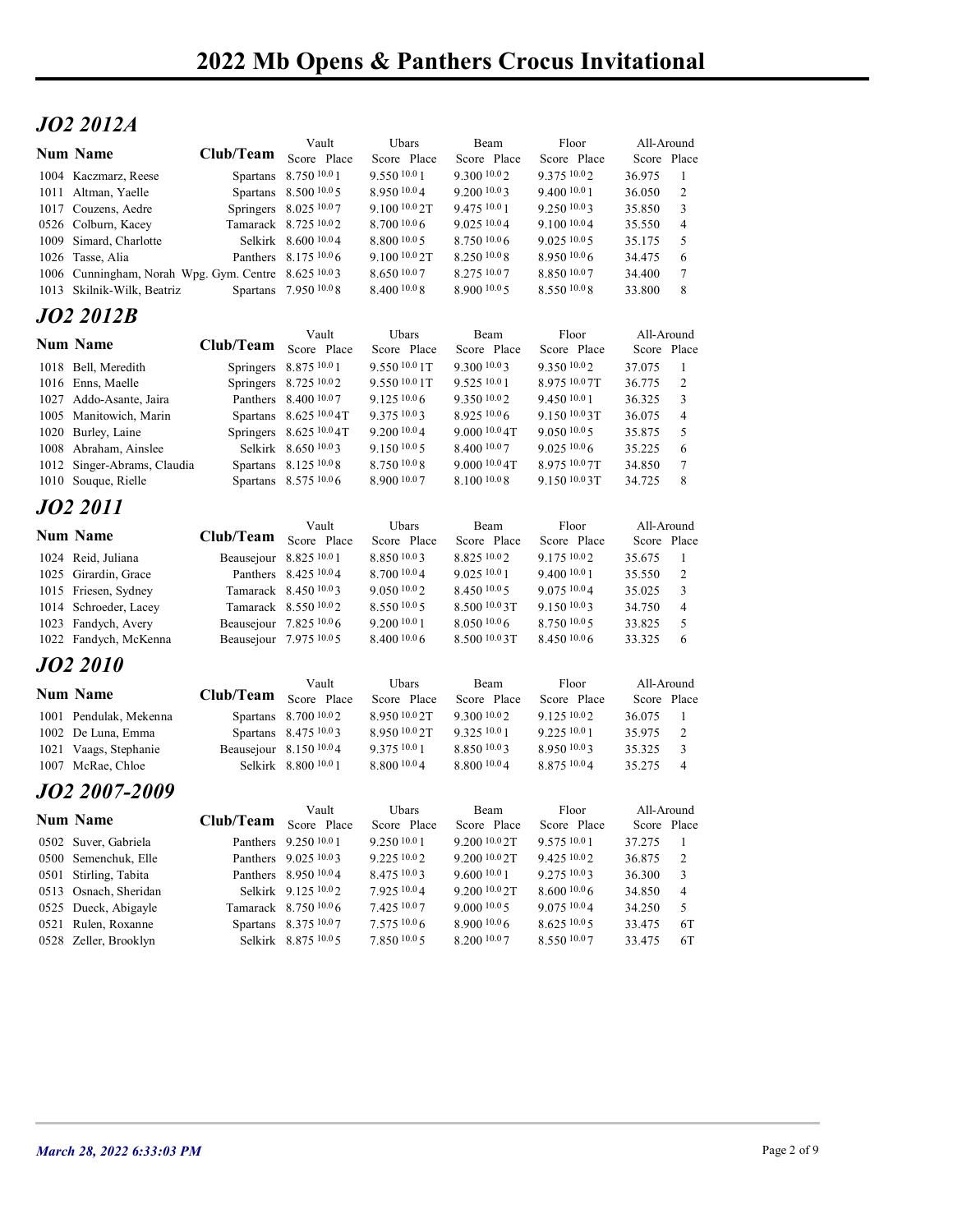## JO3 2013

|                 | JO3 2013                                              |                                                         |                                                 |                                  |                              |                              |                       |                     |  |
|-----------------|-------------------------------------------------------|---------------------------------------------------------|-------------------------------------------------|----------------------------------|------------------------------|------------------------------|-----------------------|---------------------|--|
| <b>Num Name</b> |                                                       | Club/Team Score Place                                   | Vault                                           | Ubars                            | Beam                         | Floor                        | All-Around            |                     |  |
|                 | 0217 Slater, Kate                                     |                                                         | Springers 9.200 10.0 1                          | Score Place<br>8.950 10.03       | Score Place<br>8.500 10.0 2T | Score Place<br>9.300 10.02   | Score Place<br>35.950 | - 1                 |  |
|                 | 0227 Kulczycki, Kaiya                                 | Wpg. Gym. Centre 8.800 10.02                            |                                                 | 9.000 10.0 2                     | 8.600 10.0 1                 | 8.65010005                   | 35.050                | 2                   |  |
|                 | 0216 Merrifield, Lakyn                                |                                                         | Springers 8.700 10.03T                          | $8.650\,10.04$ T                 | 8.450 10.04                  | 9.200 10.03                  | 35.000                | 3                   |  |
|                 | 0208 Young, Zalika<br>0204 Capina, Milaine            |                                                         | Panthers 8.700 10.0 3T<br>Panthers 8.650 10.0 5 | 8.300 10.0 8<br>$8.650\,10.04$ T | 8.500 10.0 2T<br>8.200 10.07 | 9.400 10.0 1<br>9.150 10.04  | 34.900<br>34.650      | $\overline{4}$<br>5 |  |
|                 | 0205 Dolphin, Dayvanee                                |                                                         | Panthers 8.300 10.0 6                           | 9.100 10.0 1                     | 8.400 10.0 5T                | $7.750\,10.06$ T             | 33.550                | 6                   |  |
|                 | 0207 McCrea, Meleah                                   |                                                         | Panthers 7.800 10.07                            | $8.650\,10.04$ T                 | 8.000 10.08                  | $7.750\,10.06$ T             | 32.200                | 7                   |  |
|                 | 0206 Fehr, Sienna                                     |                                                         | Panthers 7.600 10.0 8                           | 8.450 10.07                      | 8.400 10.0 5T                | 7.50010.08                   | 31.950                | 8                   |  |
|                 | JO3 2012A                                             |                                                         | Vault                                           | Ubars                            | Beam                         | Floor                        | All-Around            |                     |  |
| <b>Num Name</b> |                                                       | Club/Team                                               | Score Place                                     | Score Place                      | Score Place                  | Score Place                  | Score Place           |                     |  |
|                 | 0117 Nishi, Leah                                      |                                                         | Springers 9.200 10.02                           | 8.900 10.02                      | 9.100 10.0 1                 | 9.300 10.02                  | 36.500                | $\mathbf{1}$        |  |
|                 | 0113 Stewart-Boulay, Violet<br>0107 Hiebert, Browning |                                                         | Springers 8.900 10.03<br>Tamarack 9.300 10.0 1  | 9.050 10.0 1<br>8.6001004        | 8.700 10.03<br>8.800 10.02   | 9.450 10.0 1<br>9.200 10.03  | 36.100<br>35.900      | 2<br>3              |  |
|                 | 0115 Walkoski, Arianna                                |                                                         | Springers 8.450 10.0 6                          | 8.800 10.03                      | $8.200\,10.05$ T             | 8.600 10.04                  | 34.050                | $\overline{4}$      |  |
|                 | 0131 Cybulsky, Brooke                                 |                                                         | Spartans 8.500 10.0 5                           | 7.150 10.0 5T                    | 8.200 10.0 5T                | 8.150 10.05                  | 32.000                | 5                   |  |
|                 | 0111 Kellsey, Taya                                    |                                                         | Panthers 8.600 10.04                            | 7.150 10.0 5T                    | 8.250 10.04                  | 7.950 10.06                  | 31.950 6              |                     |  |
|                 | <b>JO3 2012B</b>                                      |                                                         | Vault                                           | Ubars                            | Beam                         | Floor                        | All-Around            |                     |  |
| <b>Num Name</b> |                                                       | Club/Team Score Place                                   |                                                 | Score Place                      | Score Place                  | Score Place                  | Score Place           |                     |  |
|                 | 0116 Zarrillo, Sofia                                  |                                                         | Springers 8.900 10.02                           | 9.100 10.0 1                     | 8.950 10.01                  | 9.300 10.0 1T                | 36.250                | $\mathbf{1}$        |  |
|                 | 0130 Cunningham, Jaxine<br>0114 Phillips, Momo        |                                                         | Spartans 9.400 10.0 1<br>Springers 8.850 10.03  | 7.900 10.0 5<br>8.100 10.0 4     | 8.450 10.03<br>8.900 10.02   | 9.300 10.0 1T<br>8.900 10.03 | 35.050<br>34.750      | 2<br>$\overline{3}$ |  |
|                 | 0127 Evason, Kenzie                                   |                                                         | Selkirk 8.650 10.04                             | 8.600 10.0 2                     | 7.950 10.06                  | 8.500 10.04                  | 33.700                | 4                   |  |
|                 | 0108 Hebert, Neveah                                   |                                                         | Tamarack 8.500 10.06                            | 8.300 10.03                      | 8.100 10.0 5                 | 7.850 10.06                  | 32.750                | 5                   |  |
|                 | 0112 Lariviere, Lucie                                 |                                                         | Panthers 8.550 10.0 5                           | 6.950 10.0 6                     | 8.350 10.04                  | 8.050 10.05                  | 31.900                | 6                   |  |
|                 | <b>JO3 2011A</b>                                      |                                                         | Vault                                           | Ubars                            | Beam                         | Floor                        | All-Around            |                     |  |
| <b>Num Name</b> |                                                       | <b>Club/Team</b>                                        | Score Place                                     | Score Place                      | Score Place                  | Score Place                  | Score Place           |                     |  |
|                 | 0104 Kehler, Paisley                                  |                                                         | Springers 8.500 10.0 5                          | 9.250 10.0 1                     | 9.300 10.0 1                 | 9.250 10.0 1                 | 36.300                | $\mathbf{1}$        |  |
|                 | 0102 Ghuman, Avneet                                   |                                                         | Springers 8.850 10.0 1                          | 9.000 10.03<br>9.050 10.02       | 8.650 10.0 5<br>9.100 10.02  | 9.150 10.03<br>8.600 10.07   | 35.650                | 2                   |  |
|                 | 0121 Lowdon, Maelle<br>0100 Fitzpatrick, Holly        | Wpg. Gym. Centre 8.750 10.03T                           | Springers 8.350 10.0 6                          | 8.300 10.0 6                     | 8.950 10.03                  | 9.100 10.04                  | 35.500<br>34.700      | $\mathbf{3}$<br>4T  |  |
|                 | 0109 Albrecht, Annika                                 |                                                         | Panthers 8.750 10.0 3T                          | $8.650\,10.04$                   | $8.100\,10.06$               | 9.200 10.0 2                 | 34.700                | 4T                  |  |
|                 | 0123 Belanger, Ruby                                   | Wpg. Gym. Centre 8.250 10.07<br>Swan Valley 8.800 10.02 |                                                 | 7.250 10.07<br>8.450 10.0 5      | 8.700 10.04                  | 8.650 10.0 5T                | 32.850                | 6                   |  |
|                 | 0119 Lumax, Laiton                                    |                                                         |                                                 |                                  | 6.850 10.07                  | 8.650 10.0 5T                | 32.750                | $7\phantom{.0}$     |  |
|                 | <b>JO3 2011B</b>                                      |                                                         | Vault                                           | Ubars                            | Beam                         | Floor                        | All-Around            |                     |  |
| <b>Num Name</b> |                                                       | Club/Team Score Place                                   |                                                 | Score Place                      | Score Place                  | Score Place                  | Score Place           |                     |  |
|                 | 0110 Dorge, Lea                                       |                                                         | Panthers 9.500 10.0 1                           | 8.950 10.0 3T                    | 8.850 10.02                  | 9.400 10.02                  | 36.700                | $\overline{1}$      |  |
|                 | 0101 Fornoles, Daveen Abigail<br>0122 Tetrault, Mia   | Wpg. Gym. Centre 9.300 10.03                            | Springers 8.800 10.07                           | 9.150 10.0 1<br>8.950 10.0 3T    | 8.800 10.03<br>8.300 10.0 6  | 9.450 10.0 1<br>9.000 10.0 5 | 36.200<br>35.550      | 2<br>3              |  |
|                 | 0103 Verity, Anna                                     |                                                         | Springers 9.150 10.04                           | 8.850 10.0 5                     | 8.150 10.07                  | 9.300 10.03                  | 35.450                | $\overline{4}$      |  |
|                 | 0120 Crosbie, Catherine Wpg. Gym. Centre 9.450 10.02  |                                                         |                                                 | 9.100 10.0 2                     | 8.400 10.04                  | 8.450 10.06                  | 35.400                | 5                   |  |
|                 | 0124 Sutherland, Peyton Wpg. Gym. Centre 8.950 10.06  |                                                         |                                                 | 7.750 10.07                      | 9.200 10.0 1                 | 9.150 10.04                  | 35.050                | 6                   |  |
|                 | 0126 Grant, Avery                                     |                                                         | Selkirk 9.050 10.05                             | 8.150 10.0 6                     | 8.350 10.05                  | 8.400 10.07                  | 33.950                | $\tau$              |  |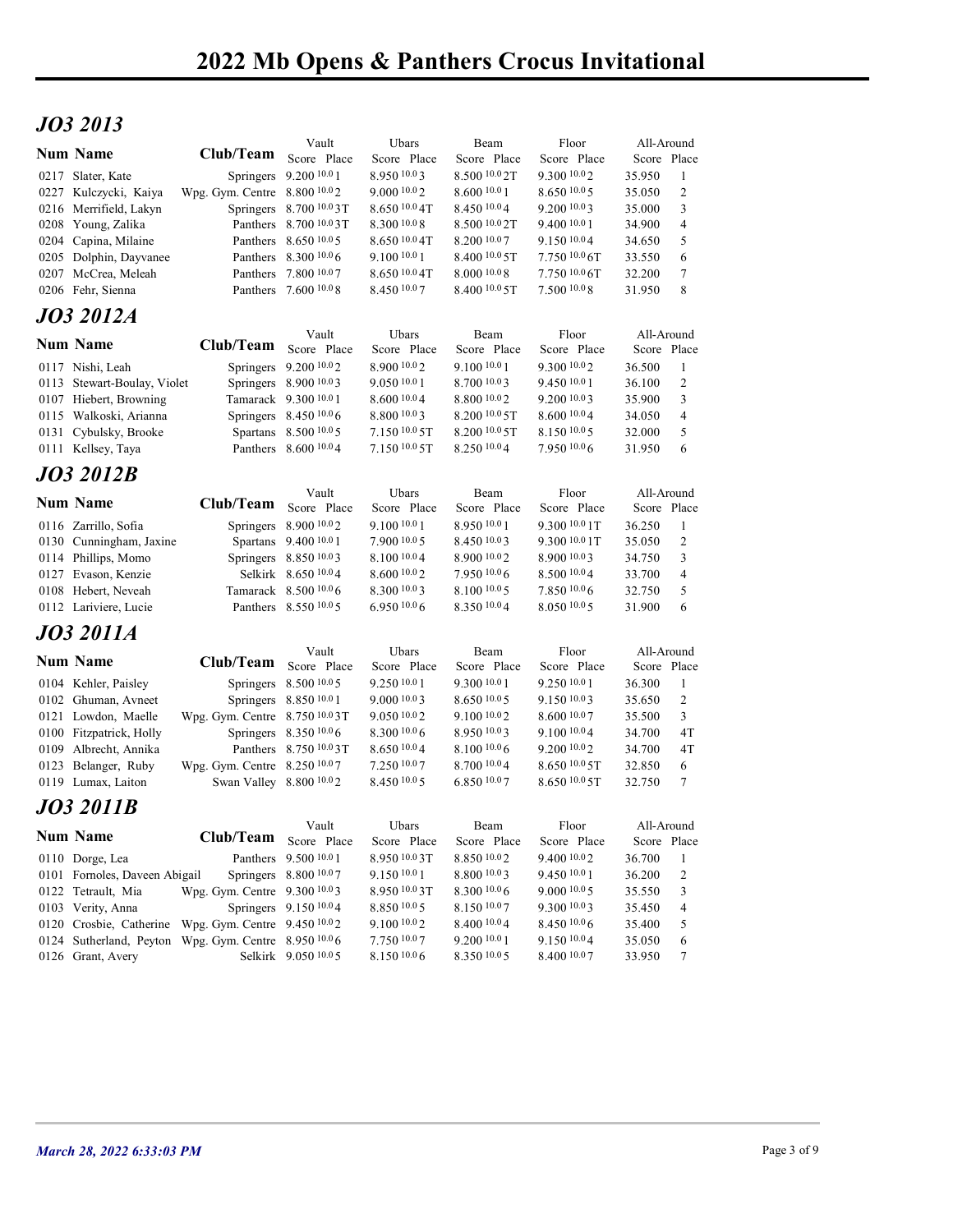## JO3 2010A

|                                                                                   | 2022 Mb Opens & Panthers Crocus Invitational |                                                   |                               |                                         |                                           |                           |                                |             |
|-----------------------------------------------------------------------------------|----------------------------------------------|---------------------------------------------------|-------------------------------|-----------------------------------------|-------------------------------------------|---------------------------|--------------------------------|-------------|
|                                                                                   |                                              |                                                   |                               |                                         |                                           |                           |                                |             |
| <b>JO3 2010A</b>                                                                  |                                              |                                                   |                               |                                         |                                           |                           |                                |             |
| <b>Num Name</b>                                                                   | Club/Team                                    | Vault<br>Score Place                              | Ubars<br>Score Place          | Beam<br>Score Place                     | Floor<br>Score Place                      | All-Around<br>Score Place |                                |             |
| 0202 Leveille, Christina                                                          |                                              | Panthers 9.550 10.0 1                             | 9.0001003                     | 8.900 10.03                             | 9.400 10.0 1                              | 36.850                    | -1                             |             |
| 0225 Teperto, Kennedy<br>0215 Gross, Hope                                         | Wpg. Gym. Centre 9.200 10.02                 | Springers 8.500 10.0 5                            | 9.450 10.0 1<br>9.100 10.02   | 9.200 10.0 2<br>9.300 10.0 1            | 8.850 10.04<br>9.300 10.02                | 36.700<br>36.200          | 2<br>3                         |             |
| 0211 Schellenberg, Keira                                                          |                                              | Selkirk 8.850 10.03T                              | 7.500 10.0 5                  | 8.300 10.0 4T                           | 9.100 10.03                               | 33.750                    | 4                              |             |
| 0222 DiNella, Aria                                                                | Wpg. Gym. Centre 8.850 10.03T                | Spartans 8.350 10.0 6                             | 7.650 10.04<br>7.00010.07     | 8.000 10.07<br>8.300 10.0 4T            | 7.800 10.06<br>8.00010005                 | 32.300                    | 5<br>6                         |             |
| 0235 Sacher, Lillian<br>0230 Kraemer, Allie                                       | Prair. Reign 8.250 10.07                     |                                                   | 7.100110.06                   | $8.200\,10.06$                          | 7.400 10.07                               | 31.650<br>30.950          | $\tau$                         |             |
| <b>JO3 2010B</b>                                                                  |                                              |                                                   |                               |                                         |                                           |                           |                                |             |
| <b>Num Name</b>                                                                   | Club/Team                                    | Vault                                             | Ubars                         | Beam                                    | Floor                                     | All-Around                |                                |             |
| 0213 Chan, Alexa                                                                  |                                              | Score Place<br>Springers 9.350 10.0 1             | Score Place<br>9.200 10.0 2   | Score Place<br>9.200 10.0 2             | Score Place<br>9.45010.01                 | Score Place<br>37.200     | -1                             |             |
| 0223 Reyes, Gabbie                                                                | Wpg. Gym. Centre 8.100 10.0 6                |                                                   | 8.600 10.0 4                  | 8.700 10.04                             | 9.000 10.02                               | 34.400                    | 2                              |             |
| 0203 Rivard, Lilia<br>0219 Watson, Maya                                           | Swan Valley 9.050 10.03                      | Panthers 8.550 10.0 5                             | 8.950 10.03<br>8.00010005     | 8.200 10.0 5<br>$7.800\;^{10.0}6$       | 7.800 10.06<br>8.550 10.03                | 33.500<br>33.400          | 3<br>$\overline{4}$            |             |
| 0231 Stewart, Eva                                                                 | Prair. Reign 7.750 10.07                     |                                                   | 7.300 10.07                   | 8.950 10.03                             | 8.100 10.04                               | 32.100                    | 5                              |             |
| 0236 Young, Brooklyn                                                              |                                              | Tamarack 8.650 10.04                              | 7.950 10.06<br>9.60010.01     | 7.100 10.07<br>9.300 10.0 1             | 8.000 10.0 5                              | 31.700                    | 6                              |             |
| 0226 Rodgers, Ella                                                                | Wpg. Gym. Centre 9.300 10.02                 |                                                   |                               |                                         | 0.000<br>$\overline{7}$                   | 28.200                    | $\overline{7}$                 |             |
| <b>JO3 2010C</b>                                                                  |                                              | Vault                                             | Ubars                         | Beam                                    | Floor                                     | All-Around                |                                |             |
| <b>Num Name</b>                                                                   | Club/Team Score Place                        |                                                   | Score Place                   | Score Place                             | Score Place                               | Score Place               |                                |             |
| 0214 Robson, Grace<br>0237 Reimer, Hannah                                         |                                              | Springers 9.000 10.0 1T<br>Tamarack 9.000 10.0 1T | 8.900 10.0 2<br>8.600 10.0 3  | 8.600 10.04<br>8.300 10.0 5             | 9.400 10.02<br>9.300 10.03                | 35.900<br>35.200          | - 1<br>2                       |             |
| 0220 Fortin, Faye                                                                 |                                              | Swan Valley 8.900 10.03T                          | 9.050 10.0 1                  | 7.900 10.07                             | 9.050 10.04                               | 34.900                    | 3                              |             |
| 0224 Marcoux, Maëlle                                                              | Wpg. Gym. Centre 8.550 10.0 5                |                                                   | 8.150 10.04                   | 9.200 10.0 1                            | 8.950 10.05                               | 34.850                    | $\overline{4}$                 |             |
| 0229 Ermak, Alina<br>0210 Rusk, Cailey                                            | Prair. Reign 8.350 10.0 6                    | Selkirk 8.900 10.03T                              | 8.050 10.0 5<br>7.900 10.0 6  | 8.800 10.03<br>9.000 10.02              | 9.450 10.0 1<br>8.800 10.06               | 34.650<br>34.600          | 5<br>6                         |             |
| 0234 Hammond, Emma                                                                |                                              | Spartans 7.400 10.07                              | 7.150 10.07                   | 8.100 10.0 6                            | 8.700 10.07                               | 31.350                    | $\overline{7}$                 |             |
| <b>JO3 2009</b>                                                                   |                                              |                                                   |                               |                                         |                                           |                           |                                |             |
| <b>Num Name</b>                                                                   | Club/Team Score Place                        | Vault                                             | Ubars<br>Score Place          | Beam<br>Score Place                     | Floor                                     | All-Around<br>Score Place |                                |             |
| 0201 Kishore, Surabhi                                                             |                                              | Panthers 9.250 10.02                              | 8.85010.03                    | 9.00010005                              | Score Place<br>9.150 10.0 2T              | 36.250                    | -1                             |             |
| 0212 Busch, Kaitlyn                                                               |                                              | Springers 8.500 10.09                             | 9.200 10.0 1                  | 9.100 10.0 2T                           | 9.150 10.0 2T                             | 35.950                    | 2                              |             |
| 0221 Paletta, Esme<br>0232 Penner, Georgia                                        | Wpg. Gym. Centre 9.000 10.03                 | Spartans 8.850 10.0 5                             | 8.800 10.04<br>7.650 10.07    | 8.800 10.06<br>9.100 <sup>10.0</sup> 2T | 9.250 10.0 1<br>$9.000\,10.07$            | 35.850<br>34.600          | 3<br>4T                        |             |
| 0233 Kadzviti, Jessie                                                             |                                              | Spartans 8.750 10.07                              | 7.500 10.0 8                  | 9.250 10.0 1                            | 9.100 10.0 6                              | 34.600                    | 4T                             |             |
| 0200 Courchaine, Addisyn                                                          |                                              | Panthers 9.300 10.0 1                             | 8.60010005                    | 8.650 10.07                             | 8.000 10.09                               | 34.550                    | 6                              |             |
| 0228 Smigelski-Hildebrandt, PaytDnair. Reign 8.800 10.06<br>0209 Doerksen, Amelia |                                              | Selkirk 8.700 10.0 8                              | 7.350 10.09<br>$8.200\,10.06$ | 9.100 10.0 2T<br>$8.100\ ^{10.0}8$      | 9.150 10.0 2T<br>9.150 <sup>10.0</sup> 2T | 34.400<br>34.150          | 7<br>8                         |             |
| 0218 Stevenson, Taylor                                                            | Swan Valley 8.950 10.04                      |                                                   | 9.000 10.0 2                  | 7.500 10.09                             | 8.500 10.08                               | 33.950                    | 9                              |             |
| JO3 2006-2007                                                                     |                                              |                                                   |                               |                                         |                                           |                           |                                |             |
| Num Name                                                                          | Club/Team Score Place                        | Vault                                             | Ubars<br>Score Place          | Beam<br>Score Place                     | Floor<br>Score Place                      | All-Around<br>Score Place |                                |             |
| 0118 Bell, Breanna                                                                | Swan Valley 9.200 10.0 1                     |                                                   | 8.150 10.02                   | 8.250 10.03                             | 9.150 10.0 1                              | 34.750                    | $\mathbf{1}$                   |             |
| 0128 Moshkovich, Jessica                                                          |                                              | Spartans 9.050 10.03                              | 7.550 10.0 4                  | 9.000 10.0 1                            | 8.700 10.03                               | 34.300                    | 2                              |             |
| 0105 Klassen, Analeigh<br>0106 Alder, Yael                                        |                                              | Tamarack 9.100 10.02<br>Tamarack 8.900 10.04      | 8.450 10.0 1<br>7.850 10.03   | 8.600 10.02<br>8.000 10.04              | 8.050 10.04<br>8.800 10.02                | 34.200<br>33.550          | $\mathbf{3}$<br>$\overline{4}$ |             |
| JO4 2014                                                                          |                                              |                                                   |                               |                                         |                                           |                           |                                |             |
|                                                                                   |                                              | Vault                                             | Ubars                         | Beam                                    | Floor                                     | All-Around                |                                |             |
| <b>Num Name</b>                                                                   | Club/Team Score Place                        |                                                   | Score Place                   | Score Place                             | Score Place                               | Score Place               |                                |             |
| 0606 Klassen, Braelyn                                                             |                                              | Panthers 8.150 10.0 1                             | 9.325 10.0 1                  | 9.050 10.01                             | 8.950 10.0 1                              | 35.475 1                  |                                |             |
|                                                                                   |                                              |                                                   |                               |                                         |                                           |                           |                                |             |
| March 28, 2022 6:33:03 PM                                                         |                                              |                                                   |                               |                                         |                                           |                           |                                | Page 4 of 9 |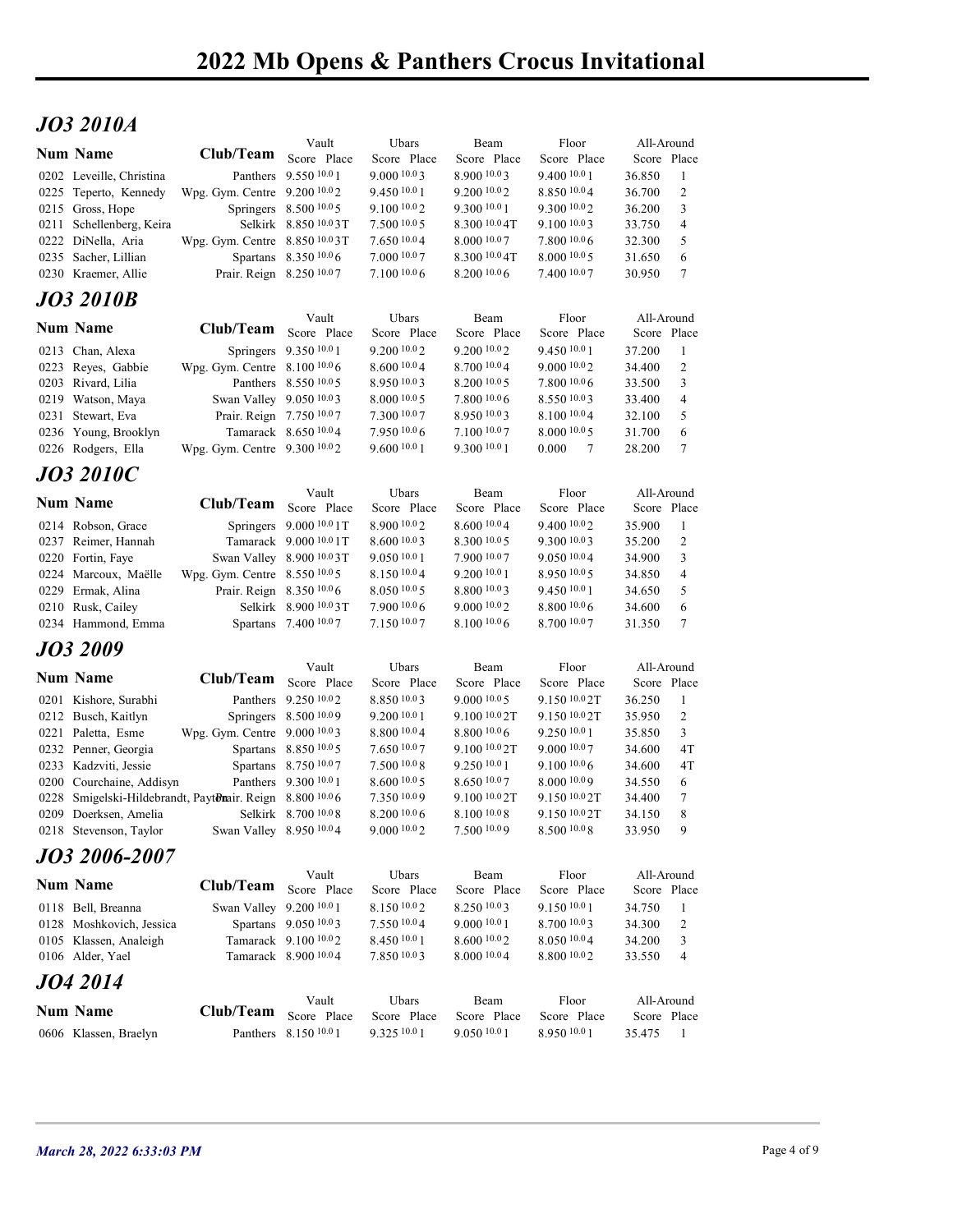## JO4 2012

| 2022 Mb Opens & Panthers Crocus Invitational<br>JO4 2012<br>Floor<br>Vault<br>Ubars<br>Beam<br>All-Around<br><b>Num Name</b><br>Club/Team Score Place<br>Score Place<br>Score Place<br>Score Place<br>Score Place<br>Springers 9.200 10.0 1<br>9.525 10.0 1<br>9.000 10.0 1<br>9.100 10.0 1<br>0616 ANONYMOUS<br>36.825<br>- 1<br>Panthers 8.950 10.02<br>8.52510.03<br>8.075 10.03<br>8.900 10.03<br>34.450<br>2<br>Panthers 8.025 10.04<br>8.725 10.02<br>8.575 10.02<br>9.000 10.02<br>34.325<br>3<br>8.800 10.04<br>Tamarack 8.300 10.03<br>8.300 10.0 4<br>7.300 10.04<br>32.700<br>0620 Giesbrecht, Caleigh<br>$\overline{4}$<br>JO4 2011A<br>Ubars<br>Beam<br>Floor<br>All-Around<br>Vault<br>Club/Team<br>Score Place<br>Score Place<br>Score Place<br>Score Place<br>Score Place<br>9.425 10.0 1<br>9.0001003<br>0626 McGregor, Aribella Wpg. Gym. Centre 9.625 10.01<br>9.350 10.0 2<br>37.400<br>-1<br>Panthers 9.150 10.02<br>9.475 10.0 1<br>9.350 10.02<br>9.250 10.01<br>37.225<br>2<br>Springers 9.100 10.03<br>9.275 10.03<br>9.075 10.03<br>9.050 10.02<br>36.500<br>3<br>0612 Moore, Maddyn<br>Prair. Reign 8.250 10.0 5<br>8.725 10.04<br>8.775 10.0 5<br>8.900 10.04<br>$\overline{4}$<br>34.650<br>Spartans 8.650 10.04<br>7.27510.06<br>8.800 10.04<br>7.900 10.06<br>5<br>0622 Heppner, Elena<br>32.625<br>8.400 10.0 5<br>Spartans 8.050 10.0 6<br>7.775 10.0 5<br>7.900 10.06<br>32.125<br>6<br>Vault<br>Ubars<br>Beam<br>Floor<br>All-Around<br>Club/Team<br>Score Place<br>Score Place<br>Score Place<br>Score Place<br>Score Place<br>Spartans 9.200 10.0 1<br>8.850 10.04<br>8.800 10.03<br>8.900 10.02<br>35.750<br>0623 Romanova, Yaroslava<br>- 1<br>Wpg. Gym. Centre 7.450 10.04<br>9.400 10.0 1<br>9.325 10.02<br>8.950 10.01<br>35.125<br>2<br>Spartans 8.850 10.03<br>8.175 10.0 5<br>8.750 10.04<br>8.600 10.03<br>$\overline{3}$<br>0621 Guercio, Brie<br>34.375<br>Springers 8.900 10.02<br>9.350 10.02<br>8.175 10.0 5<br>7.750 10.04<br>34.175<br>$\overline{4}$<br>9.275 10.03<br>9.400 10.0 1<br>$5\overline{)}$<br>0627 Bjornson, Mykenna Wpg. Gym. Centre 0.000 5<br>0.000 5<br>18.675<br>Vault<br>Ubars<br>Floor<br>All-Around<br>Beam<br>Club/Team<br>Score Place<br>Score Place<br>Score Place<br>Score Place<br>Score Place<br>Springers 8.900 10.03<br>9.475 10.0 1T<br>8.900 10.0 2T<br>8.950 10.0 2T<br>36.225<br>-1<br>Springers 8.700 10.0 5T<br>9.150 10.0 5<br>2<br>9.150 10.0 1<br>8.950 10.0 2T<br>35.950<br>Springers 9.300 10.0 1<br>9.275 10.04<br>8.750 10.06<br>8.600 10.07<br>35.925<br>$\mathbf{3}$<br>0311 Brown, Emily<br>Wpg. Gym. Centre 8.700 10.0 5T<br>9.425 10.03<br>8.900 10.0 2T<br>8.700 10.0 5T<br>35.725<br>$\overline{4}$<br>Panthers 8.750 10.04<br>8.900 10.0 6<br>9.150 10.0 1<br>35.700<br>5<br>8.900 10.0 2T<br>Springers 9.000 10.02<br>9.475 10.0 1T<br>8.050 10.07<br>8.750 10.04<br>35.275<br>0312 Scharer, Addison<br>6<br>Panthers 7.900 10.07<br>8.650 10.07<br>8.800 10.0 5<br>8.700 10.0 5T<br>34.050<br>7<br><b>JO4 2009</b><br>Ubars<br>Floor<br>All-Around<br>Vault<br>Beam<br><b>Num Name</b><br>Club/Team<br>Score Place<br>Score Place<br>Score Place<br>Score Place<br>Score Place<br>9.62510.01<br>0315 Baril, Demi<br>Wpg. Gym. Centre 9.500 <sup>10.0</sup> 1<br>9.300 <sup>10.0</sup> 1T<br>9.300 10.0 1<br>37.725<br>- 1<br>Springers 9.100 10.03<br>8.950 10.04<br>9.300 10.0 1T<br>8.950 10.03<br>36.300<br>2<br>Selkirk 9.150 <sup>10.0</sup> 2<br>$9.300\,10.02$<br>$8.650\,10.04$<br>8.500 10.04<br>$\mathbf{3}$<br>35.600<br>Wpg. Gym. Centre 8.250 10.05<br>9.100 10.03<br>9.100 10.02<br>0314 Ritchie, Claire<br>$9.125\,10.03$<br>35.575<br>$\overline{4}$<br>8.300 10.0 5<br>8.100 10.0 5<br>6.500 10.0 5<br>5<br>Beausejour 8.550 10.04<br>31.450<br>Vault<br>Ubars<br>Beam<br>Floor<br>All-Around<br><b>Num Name</b><br>Club/Team<br>Score Place<br>Score Place<br>Score Place<br>Score Place<br>Score Place<br>Springers 9.350 10.0 1<br>8.900 10.0 2<br>8.850 10.04<br>9.200 10.0 1<br>36.300<br>-1<br>Swan Valley 8.750 10.04<br>8.750 10.03<br>9.150 10.02<br>2<br>9.250 10.0 1<br>35.900<br>Panthers 8.900 10.0 2T<br>8.450 10.0 5<br>9.200 10.02<br>9.100 10.03<br>35.650<br>3<br>Beausejour 8.900 10.0 2T<br>8.525 10.04<br>9.100 10.03<br>8.900 10.04<br>35.425<br>$\overline{4}$<br>Tamarack 8.600 10.0 5<br>9.100 10.0 1<br>8.500 10.0 5<br>8.400 10.0 5<br>34.600<br>5<br>7.775 10.0 6<br>8.450 10.06<br>7.700 10.06<br>31.825<br>Tamarack 7.900 10.06<br>6<br>Vault<br>Ubars<br>Beam<br>Floor<br>All-Around<br>Club/Team<br>Score Place<br>Score Place<br>Score Place<br>Score Place<br>Score Place |                                             |                      |              |              |              |        |                |  |
|---------------------------------------------------------------------------------------------------------------------------------------------------------------------------------------------------------------------------------------------------------------------------------------------------------------------------------------------------------------------------------------------------------------------------------------------------------------------------------------------------------------------------------------------------------------------------------------------------------------------------------------------------------------------------------------------------------------------------------------------------------------------------------------------------------------------------------------------------------------------------------------------------------------------------------------------------------------------------------------------------------------------------------------------------------------------------------------------------------------------------------------------------------------------------------------------------------------------------------------------------------------------------------------------------------------------------------------------------------------------------------------------------------------------------------------------------------------------------------------------------------------------------------------------------------------------------------------------------------------------------------------------------------------------------------------------------------------------------------------------------------------------------------------------------------------------------------------------------------------------------------------------------------------------------------------------------------------------------------------------------------------------------------------------------------------------------------------------------------------------------------------------------------------------------------------------------------------------------------------------------------------------------------------------------------------------------------------------------------------------------------------------------------------------------------------------------------------------------------------------------------------------------------------------------------------------------------------------------------------------------------------------------------------------------------------------------------------------------------------------------------------------------------------------------------------------------------------------------------------------------------------------------------------------------------------------------------------------------------------------------------------------------------------------------------------------------------------------------------------------------------------------------------------------------------------------------------------------------------------------------------------------------------------------------------------------------------------------------------------------------------------------------------------------------------------------------------------------------------------------------------------------------------------------------------------------------------------------------------------------------------------------------------------------------------------------------------------------------------------------------------------------------------------------------------------------------------------------------------------------------------------------------------------------------------------------------------------------------------------------------------------------------------------------------------------------------------------------------------------------------------------------------------------------------------------------------------------------------------------------------------------------------------------------------------------------------------------------------------------------------------------------------------------------------------------------------------------------------------------------------------------------------------------------------------------------------------------------------------------------------------------|---------------------------------------------|----------------------|--------------|--------------|--------------|--------|----------------|--|
|                                                                                                                                                                                                                                                                                                                                                                                                                                                                                                                                                                                                                                                                                                                                                                                                                                                                                                                                                                                                                                                                                                                                                                                                                                                                                                                                                                                                                                                                                                                                                                                                                                                                                                                                                                                                                                                                                                                                                                                                                                                                                                                                                                                                                                                                                                                                                                                                                                                                                                                                                                                                                                                                                                                                                                                                                                                                                                                                                                                                                                                                                                                                                                                                                                                                                                                                                                                                                                                                                                                                                                                                                                                                                                                                                                                                                                                                                                                                                                                                                                                                                                                                                                                                                                                                                                                                                                                                                                                                                                                                                                                                                                       |                                             |                      |              |              |              |        |                |  |
|                                                                                                                                                                                                                                                                                                                                                                                                                                                                                                                                                                                                                                                                                                                                                                                                                                                                                                                                                                                                                                                                                                                                                                                                                                                                                                                                                                                                                                                                                                                                                                                                                                                                                                                                                                                                                                                                                                                                                                                                                                                                                                                                                                                                                                                                                                                                                                                                                                                                                                                                                                                                                                                                                                                                                                                                                                                                                                                                                                                                                                                                                                                                                                                                                                                                                                                                                                                                                                                                                                                                                                                                                                                                                                                                                                                                                                                                                                                                                                                                                                                                                                                                                                                                                                                                                                                                                                                                                                                                                                                                                                                                                                       |                                             |                      |              |              |              |        |                |  |
|                                                                                                                                                                                                                                                                                                                                                                                                                                                                                                                                                                                                                                                                                                                                                                                                                                                                                                                                                                                                                                                                                                                                                                                                                                                                                                                                                                                                                                                                                                                                                                                                                                                                                                                                                                                                                                                                                                                                                                                                                                                                                                                                                                                                                                                                                                                                                                                                                                                                                                                                                                                                                                                                                                                                                                                                                                                                                                                                                                                                                                                                                                                                                                                                                                                                                                                                                                                                                                                                                                                                                                                                                                                                                                                                                                                                                                                                                                                                                                                                                                                                                                                                                                                                                                                                                                                                                                                                                                                                                                                                                                                                                                       |                                             |                      |              |              |              |        |                |  |
|                                                                                                                                                                                                                                                                                                                                                                                                                                                                                                                                                                                                                                                                                                                                                                                                                                                                                                                                                                                                                                                                                                                                                                                                                                                                                                                                                                                                                                                                                                                                                                                                                                                                                                                                                                                                                                                                                                                                                                                                                                                                                                                                                                                                                                                                                                                                                                                                                                                                                                                                                                                                                                                                                                                                                                                                                                                                                                                                                                                                                                                                                                                                                                                                                                                                                                                                                                                                                                                                                                                                                                                                                                                                                                                                                                                                                                                                                                                                                                                                                                                                                                                                                                                                                                                                                                                                                                                                                                                                                                                                                                                                                                       |                                             |                      |              |              |              |        |                |  |
|                                                                                                                                                                                                                                                                                                                                                                                                                                                                                                                                                                                                                                                                                                                                                                                                                                                                                                                                                                                                                                                                                                                                                                                                                                                                                                                                                                                                                                                                                                                                                                                                                                                                                                                                                                                                                                                                                                                                                                                                                                                                                                                                                                                                                                                                                                                                                                                                                                                                                                                                                                                                                                                                                                                                                                                                                                                                                                                                                                                                                                                                                                                                                                                                                                                                                                                                                                                                                                                                                                                                                                                                                                                                                                                                                                                                                                                                                                                                                                                                                                                                                                                                                                                                                                                                                                                                                                                                                                                                                                                                                                                                                                       |                                             |                      |              |              |              |        |                |  |
|                                                                                                                                                                                                                                                                                                                                                                                                                                                                                                                                                                                                                                                                                                                                                                                                                                                                                                                                                                                                                                                                                                                                                                                                                                                                                                                                                                                                                                                                                                                                                                                                                                                                                                                                                                                                                                                                                                                                                                                                                                                                                                                                                                                                                                                                                                                                                                                                                                                                                                                                                                                                                                                                                                                                                                                                                                                                                                                                                                                                                                                                                                                                                                                                                                                                                                                                                                                                                                                                                                                                                                                                                                                                                                                                                                                                                                                                                                                                                                                                                                                                                                                                                                                                                                                                                                                                                                                                                                                                                                                                                                                                                                       |                                             |                      |              |              |              |        |                |  |
|                                                                                                                                                                                                                                                                                                                                                                                                                                                                                                                                                                                                                                                                                                                                                                                                                                                                                                                                                                                                                                                                                                                                                                                                                                                                                                                                                                                                                                                                                                                                                                                                                                                                                                                                                                                                                                                                                                                                                                                                                                                                                                                                                                                                                                                                                                                                                                                                                                                                                                                                                                                                                                                                                                                                                                                                                                                                                                                                                                                                                                                                                                                                                                                                                                                                                                                                                                                                                                                                                                                                                                                                                                                                                                                                                                                                                                                                                                                                                                                                                                                                                                                                                                                                                                                                                                                                                                                                                                                                                                                                                                                                                                       |                                             |                      |              |              |              |        |                |  |
|                                                                                                                                                                                                                                                                                                                                                                                                                                                                                                                                                                                                                                                                                                                                                                                                                                                                                                                                                                                                                                                                                                                                                                                                                                                                                                                                                                                                                                                                                                                                                                                                                                                                                                                                                                                                                                                                                                                                                                                                                                                                                                                                                                                                                                                                                                                                                                                                                                                                                                                                                                                                                                                                                                                                                                                                                                                                                                                                                                                                                                                                                                                                                                                                                                                                                                                                                                                                                                                                                                                                                                                                                                                                                                                                                                                                                                                                                                                                                                                                                                                                                                                                                                                                                                                                                                                                                                                                                                                                                                                                                                                                                                       |                                             |                      |              |              |              |        |                |  |
|                                                                                                                                                                                                                                                                                                                                                                                                                                                                                                                                                                                                                                                                                                                                                                                                                                                                                                                                                                                                                                                                                                                                                                                                                                                                                                                                                                                                                                                                                                                                                                                                                                                                                                                                                                                                                                                                                                                                                                                                                                                                                                                                                                                                                                                                                                                                                                                                                                                                                                                                                                                                                                                                                                                                                                                                                                                                                                                                                                                                                                                                                                                                                                                                                                                                                                                                                                                                                                                                                                                                                                                                                                                                                                                                                                                                                                                                                                                                                                                                                                                                                                                                                                                                                                                                                                                                                                                                                                                                                                                                                                                                                                       |                                             |                      |              |              |              |        |                |  |
|                                                                                                                                                                                                                                                                                                                                                                                                                                                                                                                                                                                                                                                                                                                                                                                                                                                                                                                                                                                                                                                                                                                                                                                                                                                                                                                                                                                                                                                                                                                                                                                                                                                                                                                                                                                                                                                                                                                                                                                                                                                                                                                                                                                                                                                                                                                                                                                                                                                                                                                                                                                                                                                                                                                                                                                                                                                                                                                                                                                                                                                                                                                                                                                                                                                                                                                                                                                                                                                                                                                                                                                                                                                                                                                                                                                                                                                                                                                                                                                                                                                                                                                                                                                                                                                                                                                                                                                                                                                                                                                                                                                                                                       | 0605 Le, Izabelle                           |                      |              |              |              |        |                |  |
|                                                                                                                                                                                                                                                                                                                                                                                                                                                                                                                                                                                                                                                                                                                                                                                                                                                                                                                                                                                                                                                                                                                                                                                                                                                                                                                                                                                                                                                                                                                                                                                                                                                                                                                                                                                                                                                                                                                                                                                                                                                                                                                                                                                                                                                                                                                                                                                                                                                                                                                                                                                                                                                                                                                                                                                                                                                                                                                                                                                                                                                                                                                                                                                                                                                                                                                                                                                                                                                                                                                                                                                                                                                                                                                                                                                                                                                                                                                                                                                                                                                                                                                                                                                                                                                                                                                                                                                                                                                                                                                                                                                                                                       | 0604 Joe, Elizabeth                         |                      |              |              |              |        |                |  |
|                                                                                                                                                                                                                                                                                                                                                                                                                                                                                                                                                                                                                                                                                                                                                                                                                                                                                                                                                                                                                                                                                                                                                                                                                                                                                                                                                                                                                                                                                                                                                                                                                                                                                                                                                                                                                                                                                                                                                                                                                                                                                                                                                                                                                                                                                                                                                                                                                                                                                                                                                                                                                                                                                                                                                                                                                                                                                                                                                                                                                                                                                                                                                                                                                                                                                                                                                                                                                                                                                                                                                                                                                                                                                                                                                                                                                                                                                                                                                                                                                                                                                                                                                                                                                                                                                                                                                                                                                                                                                                                                                                                                                                       |                                             |                      |              |              |              |        |                |  |
|                                                                                                                                                                                                                                                                                                                                                                                                                                                                                                                                                                                                                                                                                                                                                                                                                                                                                                                                                                                                                                                                                                                                                                                                                                                                                                                                                                                                                                                                                                                                                                                                                                                                                                                                                                                                                                                                                                                                                                                                                                                                                                                                                                                                                                                                                                                                                                                                                                                                                                                                                                                                                                                                                                                                                                                                                                                                                                                                                                                                                                                                                                                                                                                                                                                                                                                                                                                                                                                                                                                                                                                                                                                                                                                                                                                                                                                                                                                                                                                                                                                                                                                                                                                                                                                                                                                                                                                                                                                                                                                                                                                                                                       |                                             |                      |              |              |              |        |                |  |
|                                                                                                                                                                                                                                                                                                                                                                                                                                                                                                                                                                                                                                                                                                                                                                                                                                                                                                                                                                                                                                                                                                                                                                                                                                                                                                                                                                                                                                                                                                                                                                                                                                                                                                                                                                                                                                                                                                                                                                                                                                                                                                                                                                                                                                                                                                                                                                                                                                                                                                                                                                                                                                                                                                                                                                                                                                                                                                                                                                                                                                                                                                                                                                                                                                                                                                                                                                                                                                                                                                                                                                                                                                                                                                                                                                                                                                                                                                                                                                                                                                                                                                                                                                                                                                                                                                                                                                                                                                                                                                                                                                                                                                       | Num Name                                    |                      |              |              |              |        |                |  |
|                                                                                                                                                                                                                                                                                                                                                                                                                                                                                                                                                                                                                                                                                                                                                                                                                                                                                                                                                                                                                                                                                                                                                                                                                                                                                                                                                                                                                                                                                                                                                                                                                                                                                                                                                                                                                                                                                                                                                                                                                                                                                                                                                                                                                                                                                                                                                                                                                                                                                                                                                                                                                                                                                                                                                                                                                                                                                                                                                                                                                                                                                                                                                                                                                                                                                                                                                                                                                                                                                                                                                                                                                                                                                                                                                                                                                                                                                                                                                                                                                                                                                                                                                                                                                                                                                                                                                                                                                                                                                                                                                                                                                                       | 0602 Speirs, Carrie                         |                      |              |              |              |        |                |  |
|                                                                                                                                                                                                                                                                                                                                                                                                                                                                                                                                                                                                                                                                                                                                                                                                                                                                                                                                                                                                                                                                                                                                                                                                                                                                                                                                                                                                                                                                                                                                                                                                                                                                                                                                                                                                                                                                                                                                                                                                                                                                                                                                                                                                                                                                                                                                                                                                                                                                                                                                                                                                                                                                                                                                                                                                                                                                                                                                                                                                                                                                                                                                                                                                                                                                                                                                                                                                                                                                                                                                                                                                                                                                                                                                                                                                                                                                                                                                                                                                                                                                                                                                                                                                                                                                                                                                                                                                                                                                                                                                                                                                                                       | 0615 Filippone, Scarlett                    |                      |              |              |              |        |                |  |
|                                                                                                                                                                                                                                                                                                                                                                                                                                                                                                                                                                                                                                                                                                                                                                                                                                                                                                                                                                                                                                                                                                                                                                                                                                                                                                                                                                                                                                                                                                                                                                                                                                                                                                                                                                                                                                                                                                                                                                                                                                                                                                                                                                                                                                                                                                                                                                                                                                                                                                                                                                                                                                                                                                                                                                                                                                                                                                                                                                                                                                                                                                                                                                                                                                                                                                                                                                                                                                                                                                                                                                                                                                                                                                                                                                                                                                                                                                                                                                                                                                                                                                                                                                                                                                                                                                                                                                                                                                                                                                                                                                                                                                       |                                             |                      |              |              |              |        |                |  |
|                                                                                                                                                                                                                                                                                                                                                                                                                                                                                                                                                                                                                                                                                                                                                                                                                                                                                                                                                                                                                                                                                                                                                                                                                                                                                                                                                                                                                                                                                                                                                                                                                                                                                                                                                                                                                                                                                                                                                                                                                                                                                                                                                                                                                                                                                                                                                                                                                                                                                                                                                                                                                                                                                                                                                                                                                                                                                                                                                                                                                                                                                                                                                                                                                                                                                                                                                                                                                                                                                                                                                                                                                                                                                                                                                                                                                                                                                                                                                                                                                                                                                                                                                                                                                                                                                                                                                                                                                                                                                                                                                                                                                                       | 0624 Rossnagel, Vayda                       |                      |              |              |              |        |                |  |
|                                                                                                                                                                                                                                                                                                                                                                                                                                                                                                                                                                                                                                                                                                                                                                                                                                                                                                                                                                                                                                                                                                                                                                                                                                                                                                                                                                                                                                                                                                                                                                                                                                                                                                                                                                                                                                                                                                                                                                                                                                                                                                                                                                                                                                                                                                                                                                                                                                                                                                                                                                                                                                                                                                                                                                                                                                                                                                                                                                                                                                                                                                                                                                                                                                                                                                                                                                                                                                                                                                                                                                                                                                                                                                                                                                                                                                                                                                                                                                                                                                                                                                                                                                                                                                                                                                                                                                                                                                                                                                                                                                                                                                       | <b>JO4 2011B</b>                            |                      |              |              |              |        |                |  |
|                                                                                                                                                                                                                                                                                                                                                                                                                                                                                                                                                                                                                                                                                                                                                                                                                                                                                                                                                                                                                                                                                                                                                                                                                                                                                                                                                                                                                                                                                                                                                                                                                                                                                                                                                                                                                                                                                                                                                                                                                                                                                                                                                                                                                                                                                                                                                                                                                                                                                                                                                                                                                                                                                                                                                                                                                                                                                                                                                                                                                                                                                                                                                                                                                                                                                                                                                                                                                                                                                                                                                                                                                                                                                                                                                                                                                                                                                                                                                                                                                                                                                                                                                                                                                                                                                                                                                                                                                                                                                                                                                                                                                                       | <b>Num Name</b>                             |                      |              |              |              |        |                |  |
|                                                                                                                                                                                                                                                                                                                                                                                                                                                                                                                                                                                                                                                                                                                                                                                                                                                                                                                                                                                                                                                                                                                                                                                                                                                                                                                                                                                                                                                                                                                                                                                                                                                                                                                                                                                                                                                                                                                                                                                                                                                                                                                                                                                                                                                                                                                                                                                                                                                                                                                                                                                                                                                                                                                                                                                                                                                                                                                                                                                                                                                                                                                                                                                                                                                                                                                                                                                                                                                                                                                                                                                                                                                                                                                                                                                                                                                                                                                                                                                                                                                                                                                                                                                                                                                                                                                                                                                                                                                                                                                                                                                                                                       |                                             |                      |              |              |              |        |                |  |
|                                                                                                                                                                                                                                                                                                                                                                                                                                                                                                                                                                                                                                                                                                                                                                                                                                                                                                                                                                                                                                                                                                                                                                                                                                                                                                                                                                                                                                                                                                                                                                                                                                                                                                                                                                                                                                                                                                                                                                                                                                                                                                                                                                                                                                                                                                                                                                                                                                                                                                                                                                                                                                                                                                                                                                                                                                                                                                                                                                                                                                                                                                                                                                                                                                                                                                                                                                                                                                                                                                                                                                                                                                                                                                                                                                                                                                                                                                                                                                                                                                                                                                                                                                                                                                                                                                                                                                                                                                                                                                                                                                                                                                       | 0625 Vokey, Cadence                         |                      |              |              |              |        |                |  |
|                                                                                                                                                                                                                                                                                                                                                                                                                                                                                                                                                                                                                                                                                                                                                                                                                                                                                                                                                                                                                                                                                                                                                                                                                                                                                                                                                                                                                                                                                                                                                                                                                                                                                                                                                                                                                                                                                                                                                                                                                                                                                                                                                                                                                                                                                                                                                                                                                                                                                                                                                                                                                                                                                                                                                                                                                                                                                                                                                                                                                                                                                                                                                                                                                                                                                                                                                                                                                                                                                                                                                                                                                                                                                                                                                                                                                                                                                                                                                                                                                                                                                                                                                                                                                                                                                                                                                                                                                                                                                                                                                                                                                                       | 0614 Gross, Raegan                          |                      |              |              |              |        |                |  |
|                                                                                                                                                                                                                                                                                                                                                                                                                                                                                                                                                                                                                                                                                                                                                                                                                                                                                                                                                                                                                                                                                                                                                                                                                                                                                                                                                                                                                                                                                                                                                                                                                                                                                                                                                                                                                                                                                                                                                                                                                                                                                                                                                                                                                                                                                                                                                                                                                                                                                                                                                                                                                                                                                                                                                                                                                                                                                                                                                                                                                                                                                                                                                                                                                                                                                                                                                                                                                                                                                                                                                                                                                                                                                                                                                                                                                                                                                                                                                                                                                                                                                                                                                                                                                                                                                                                                                                                                                                                                                                                                                                                                                                       |                                             |                      |              |              |              |        |                |  |
|                                                                                                                                                                                                                                                                                                                                                                                                                                                                                                                                                                                                                                                                                                                                                                                                                                                                                                                                                                                                                                                                                                                                                                                                                                                                                                                                                                                                                                                                                                                                                                                                                                                                                                                                                                                                                                                                                                                                                                                                                                                                                                                                                                                                                                                                                                                                                                                                                                                                                                                                                                                                                                                                                                                                                                                                                                                                                                                                                                                                                                                                                                                                                                                                                                                                                                                                                                                                                                                                                                                                                                                                                                                                                                                                                                                                                                                                                                                                                                                                                                                                                                                                                                                                                                                                                                                                                                                                                                                                                                                                                                                                                                       | <b>JO4 2010</b>                             |                      |              |              |              |        |                |  |
|                                                                                                                                                                                                                                                                                                                                                                                                                                                                                                                                                                                                                                                                                                                                                                                                                                                                                                                                                                                                                                                                                                                                                                                                                                                                                                                                                                                                                                                                                                                                                                                                                                                                                                                                                                                                                                                                                                                                                                                                                                                                                                                                                                                                                                                                                                                                                                                                                                                                                                                                                                                                                                                                                                                                                                                                                                                                                                                                                                                                                                                                                                                                                                                                                                                                                                                                                                                                                                                                                                                                                                                                                                                                                                                                                                                                                                                                                                                                                                                                                                                                                                                                                                                                                                                                                                                                                                                                                                                                                                                                                                                                                                       | <b>Num Name</b>                             |                      |              |              |              |        |                |  |
|                                                                                                                                                                                                                                                                                                                                                                                                                                                                                                                                                                                                                                                                                                                                                                                                                                                                                                                                                                                                                                                                                                                                                                                                                                                                                                                                                                                                                                                                                                                                                                                                                                                                                                                                                                                                                                                                                                                                                                                                                                                                                                                                                                                                                                                                                                                                                                                                                                                                                                                                                                                                                                                                                                                                                                                                                                                                                                                                                                                                                                                                                                                                                                                                                                                                                                                                                                                                                                                                                                                                                                                                                                                                                                                                                                                                                                                                                                                                                                                                                                                                                                                                                                                                                                                                                                                                                                                                                                                                                                                                                                                                                                       | 0310 Hillier, Cali                          |                      |              |              |              |        |                |  |
|                                                                                                                                                                                                                                                                                                                                                                                                                                                                                                                                                                                                                                                                                                                                                                                                                                                                                                                                                                                                                                                                                                                                                                                                                                                                                                                                                                                                                                                                                                                                                                                                                                                                                                                                                                                                                                                                                                                                                                                                                                                                                                                                                                                                                                                                                                                                                                                                                                                                                                                                                                                                                                                                                                                                                                                                                                                                                                                                                                                                                                                                                                                                                                                                                                                                                                                                                                                                                                                                                                                                                                                                                                                                                                                                                                                                                                                                                                                                                                                                                                                                                                                                                                                                                                                                                                                                                                                                                                                                                                                                                                                                                                       | 0309 Cormier, Delia                         |                      |              |              |              |        |                |  |
|                                                                                                                                                                                                                                                                                                                                                                                                                                                                                                                                                                                                                                                                                                                                                                                                                                                                                                                                                                                                                                                                                                                                                                                                                                                                                                                                                                                                                                                                                                                                                                                                                                                                                                                                                                                                                                                                                                                                                                                                                                                                                                                                                                                                                                                                                                                                                                                                                                                                                                                                                                                                                                                                                                                                                                                                                                                                                                                                                                                                                                                                                                                                                                                                                                                                                                                                                                                                                                                                                                                                                                                                                                                                                                                                                                                                                                                                                                                                                                                                                                                                                                                                                                                                                                                                                                                                                                                                                                                                                                                                                                                                                                       | 0316 Price, Ava                             |                      |              |              |              |        |                |  |
|                                                                                                                                                                                                                                                                                                                                                                                                                                                                                                                                                                                                                                                                                                                                                                                                                                                                                                                                                                                                                                                                                                                                                                                                                                                                                                                                                                                                                                                                                                                                                                                                                                                                                                                                                                                                                                                                                                                                                                                                                                                                                                                                                                                                                                                                                                                                                                                                                                                                                                                                                                                                                                                                                                                                                                                                                                                                                                                                                                                                                                                                                                                                                                                                                                                                                                                                                                                                                                                                                                                                                                                                                                                                                                                                                                                                                                                                                                                                                                                                                                                                                                                                                                                                                                                                                                                                                                                                                                                                                                                                                                                                                                       | 0301 Mulroy, Maykayla                       |                      |              |              |              |        |                |  |
|                                                                                                                                                                                                                                                                                                                                                                                                                                                                                                                                                                                                                                                                                                                                                                                                                                                                                                                                                                                                                                                                                                                                                                                                                                                                                                                                                                                                                                                                                                                                                                                                                                                                                                                                                                                                                                                                                                                                                                                                                                                                                                                                                                                                                                                                                                                                                                                                                                                                                                                                                                                                                                                                                                                                                                                                                                                                                                                                                                                                                                                                                                                                                                                                                                                                                                                                                                                                                                                                                                                                                                                                                                                                                                                                                                                                                                                                                                                                                                                                                                                                                                                                                                                                                                                                                                                                                                                                                                                                                                                                                                                                                                       | 0603 Stankevich, Katya                      |                      |              |              |              |        |                |  |
|                                                                                                                                                                                                                                                                                                                                                                                                                                                                                                                                                                                                                                                                                                                                                                                                                                                                                                                                                                                                                                                                                                                                                                                                                                                                                                                                                                                                                                                                                                                                                                                                                                                                                                                                                                                                                                                                                                                                                                                                                                                                                                                                                                                                                                                                                                                                                                                                                                                                                                                                                                                                                                                                                                                                                                                                                                                                                                                                                                                                                                                                                                                                                                                                                                                                                                                                                                                                                                                                                                                                                                                                                                                                                                                                                                                                                                                                                                                                                                                                                                                                                                                                                                                                                                                                                                                                                                                                                                                                                                                                                                                                                                       |                                             |                      |              |              |              |        |                |  |
|                                                                                                                                                                                                                                                                                                                                                                                                                                                                                                                                                                                                                                                                                                                                                                                                                                                                                                                                                                                                                                                                                                                                                                                                                                                                                                                                                                                                                                                                                                                                                                                                                                                                                                                                                                                                                                                                                                                                                                                                                                                                                                                                                                                                                                                                                                                                                                                                                                                                                                                                                                                                                                                                                                                                                                                                                                                                                                                                                                                                                                                                                                                                                                                                                                                                                                                                                                                                                                                                                                                                                                                                                                                                                                                                                                                                                                                                                                                                                                                                                                                                                                                                                                                                                                                                                                                                                                                                                                                                                                                                                                                                                                       |                                             |                      |              |              |              |        |                |  |
|                                                                                                                                                                                                                                                                                                                                                                                                                                                                                                                                                                                                                                                                                                                                                                                                                                                                                                                                                                                                                                                                                                                                                                                                                                                                                                                                                                                                                                                                                                                                                                                                                                                                                                                                                                                                                                                                                                                                                                                                                                                                                                                                                                                                                                                                                                                                                                                                                                                                                                                                                                                                                                                                                                                                                                                                                                                                                                                                                                                                                                                                                                                                                                                                                                                                                                                                                                                                                                                                                                                                                                                                                                                                                                                                                                                                                                                                                                                                                                                                                                                                                                                                                                                                                                                                                                                                                                                                                                                                                                                                                                                                                                       |                                             |                      |              |              |              |        |                |  |
|                                                                                                                                                                                                                                                                                                                                                                                                                                                                                                                                                                                                                                                                                                                                                                                                                                                                                                                                                                                                                                                                                                                                                                                                                                                                                                                                                                                                                                                                                                                                                                                                                                                                                                                                                                                                                                                                                                                                                                                                                                                                                                                                                                                                                                                                                                                                                                                                                                                                                                                                                                                                                                                                                                                                                                                                                                                                                                                                                                                                                                                                                                                                                                                                                                                                                                                                                                                                                                                                                                                                                                                                                                                                                                                                                                                                                                                                                                                                                                                                                                                                                                                                                                                                                                                                                                                                                                                                                                                                                                                                                                                                                                       | 0304 Dysievick, Teagan                      |                      |              |              |              |        |                |  |
|                                                                                                                                                                                                                                                                                                                                                                                                                                                                                                                                                                                                                                                                                                                                                                                                                                                                                                                                                                                                                                                                                                                                                                                                                                                                                                                                                                                                                                                                                                                                                                                                                                                                                                                                                                                                                                                                                                                                                                                                                                                                                                                                                                                                                                                                                                                                                                                                                                                                                                                                                                                                                                                                                                                                                                                                                                                                                                                                                                                                                                                                                                                                                                                                                                                                                                                                                                                                                                                                                                                                                                                                                                                                                                                                                                                                                                                                                                                                                                                                                                                                                                                                                                                                                                                                                                                                                                                                                                                                                                                                                                                                                                       | 0321 Simard, Amelia                         |                      |              |              |              |        |                |  |
|                                                                                                                                                                                                                                                                                                                                                                                                                                                                                                                                                                                                                                                                                                                                                                                                                                                                                                                                                                                                                                                                                                                                                                                                                                                                                                                                                                                                                                                                                                                                                                                                                                                                                                                                                                                                                                                                                                                                                                                                                                                                                                                                                                                                                                                                                                                                                                                                                                                                                                                                                                                                                                                                                                                                                                                                                                                                                                                                                                                                                                                                                                                                                                                                                                                                                                                                                                                                                                                                                                                                                                                                                                                                                                                                                                                                                                                                                                                                                                                                                                                                                                                                                                                                                                                                                                                                                                                                                                                                                                                                                                                                                                       | 0320 Rosnow, Saffiya                        |                      |              |              |              |        |                |  |
|                                                                                                                                                                                                                                                                                                                                                                                                                                                                                                                                                                                                                                                                                                                                                                                                                                                                                                                                                                                                                                                                                                                                                                                                                                                                                                                                                                                                                                                                                                                                                                                                                                                                                                                                                                                                                                                                                                                                                                                                                                                                                                                                                                                                                                                                                                                                                                                                                                                                                                                                                                                                                                                                                                                                                                                                                                                                                                                                                                                                                                                                                                                                                                                                                                                                                                                                                                                                                                                                                                                                                                                                                                                                                                                                                                                                                                                                                                                                                                                                                                                                                                                                                                                                                                                                                                                                                                                                                                                                                                                                                                                                                                       | JO4 2007-2008                               |                      |              |              |              |        |                |  |
|                                                                                                                                                                                                                                                                                                                                                                                                                                                                                                                                                                                                                                                                                                                                                                                                                                                                                                                                                                                                                                                                                                                                                                                                                                                                                                                                                                                                                                                                                                                                                                                                                                                                                                                                                                                                                                                                                                                                                                                                                                                                                                                                                                                                                                                                                                                                                                                                                                                                                                                                                                                                                                                                                                                                                                                                                                                                                                                                                                                                                                                                                                                                                                                                                                                                                                                                                                                                                                                                                                                                                                                                                                                                                                                                                                                                                                                                                                                                                                                                                                                                                                                                                                                                                                                                                                                                                                                                                                                                                                                                                                                                                                       |                                             |                      |              |              |              |        |                |  |
|                                                                                                                                                                                                                                                                                                                                                                                                                                                                                                                                                                                                                                                                                                                                                                                                                                                                                                                                                                                                                                                                                                                                                                                                                                                                                                                                                                                                                                                                                                                                                                                                                                                                                                                                                                                                                                                                                                                                                                                                                                                                                                                                                                                                                                                                                                                                                                                                                                                                                                                                                                                                                                                                                                                                                                                                                                                                                                                                                                                                                                                                                                                                                                                                                                                                                                                                                                                                                                                                                                                                                                                                                                                                                                                                                                                                                                                                                                                                                                                                                                                                                                                                                                                                                                                                                                                                                                                                                                                                                                                                                                                                                                       | 0303 ANONYMOUS                              |                      |              |              |              |        |                |  |
|                                                                                                                                                                                                                                                                                                                                                                                                                                                                                                                                                                                                                                                                                                                                                                                                                                                                                                                                                                                                                                                                                                                                                                                                                                                                                                                                                                                                                                                                                                                                                                                                                                                                                                                                                                                                                                                                                                                                                                                                                                                                                                                                                                                                                                                                                                                                                                                                                                                                                                                                                                                                                                                                                                                                                                                                                                                                                                                                                                                                                                                                                                                                                                                                                                                                                                                                                                                                                                                                                                                                                                                                                                                                                                                                                                                                                                                                                                                                                                                                                                                                                                                                                                                                                                                                                                                                                                                                                                                                                                                                                                                                                                       | 0322 Coulthart, Emma                        |                      |              |              |              |        |                |  |
|                                                                                                                                                                                                                                                                                                                                                                                                                                                                                                                                                                                                                                                                                                                                                                                                                                                                                                                                                                                                                                                                                                                                                                                                                                                                                                                                                                                                                                                                                                                                                                                                                                                                                                                                                                                                                                                                                                                                                                                                                                                                                                                                                                                                                                                                                                                                                                                                                                                                                                                                                                                                                                                                                                                                                                                                                                                                                                                                                                                                                                                                                                                                                                                                                                                                                                                                                                                                                                                                                                                                                                                                                                                                                                                                                                                                                                                                                                                                                                                                                                                                                                                                                                                                                                                                                                                                                                                                                                                                                                                                                                                                                                       | 0300 Casar, Rozalia<br>0319 Carlson, Bailey |                      |              |              |              |        |                |  |
|                                                                                                                                                                                                                                                                                                                                                                                                                                                                                                                                                                                                                                                                                                                                                                                                                                                                                                                                                                                                                                                                                                                                                                                                                                                                                                                                                                                                                                                                                                                                                                                                                                                                                                                                                                                                                                                                                                                                                                                                                                                                                                                                                                                                                                                                                                                                                                                                                                                                                                                                                                                                                                                                                                                                                                                                                                                                                                                                                                                                                                                                                                                                                                                                                                                                                                                                                                                                                                                                                                                                                                                                                                                                                                                                                                                                                                                                                                                                                                                                                                                                                                                                                                                                                                                                                                                                                                                                                                                                                                                                                                                                                                       | 0323 Kozak, Adrea                           |                      |              |              |              |        |                |  |
|                                                                                                                                                                                                                                                                                                                                                                                                                                                                                                                                                                                                                                                                                                                                                                                                                                                                                                                                                                                                                                                                                                                                                                                                                                                                                                                                                                                                                                                                                                                                                                                                                                                                                                                                                                                                                                                                                                                                                                                                                                                                                                                                                                                                                                                                                                                                                                                                                                                                                                                                                                                                                                                                                                                                                                                                                                                                                                                                                                                                                                                                                                                                                                                                                                                                                                                                                                                                                                                                                                                                                                                                                                                                                                                                                                                                                                                                                                                                                                                                                                                                                                                                                                                                                                                                                                                                                                                                                                                                                                                                                                                                                                       | 0324 Maynard, Sophie                        |                      |              |              |              |        |                |  |
|                                                                                                                                                                                                                                                                                                                                                                                                                                                                                                                                                                                                                                                                                                                                                                                                                                                                                                                                                                                                                                                                                                                                                                                                                                                                                                                                                                                                                                                                                                                                                                                                                                                                                                                                                                                                                                                                                                                                                                                                                                                                                                                                                                                                                                                                                                                                                                                                                                                                                                                                                                                                                                                                                                                                                                                                                                                                                                                                                                                                                                                                                                                                                                                                                                                                                                                                                                                                                                                                                                                                                                                                                                                                                                                                                                                                                                                                                                                                                                                                                                                                                                                                                                                                                                                                                                                                                                                                                                                                                                                                                                                                                                       | <b>JO4 2006</b>                             |                      |              |              |              |        |                |  |
|                                                                                                                                                                                                                                                                                                                                                                                                                                                                                                                                                                                                                                                                                                                                                                                                                                                                                                                                                                                                                                                                                                                                                                                                                                                                                                                                                                                                                                                                                                                                                                                                                                                                                                                                                                                                                                                                                                                                                                                                                                                                                                                                                                                                                                                                                                                                                                                                                                                                                                                                                                                                                                                                                                                                                                                                                                                                                                                                                                                                                                                                                                                                                                                                                                                                                                                                                                                                                                                                                                                                                                                                                                                                                                                                                                                                                                                                                                                                                                                                                                                                                                                                                                                                                                                                                                                                                                                                                                                                                                                                                                                                                                       | <b>Num Name</b>                             |                      |              |              |              |        |                |  |
|                                                                                                                                                                                                                                                                                                                                                                                                                                                                                                                                                                                                                                                                                                                                                                                                                                                                                                                                                                                                                                                                                                                                                                                                                                                                                                                                                                                                                                                                                                                                                                                                                                                                                                                                                                                                                                                                                                                                                                                                                                                                                                                                                                                                                                                                                                                                                                                                                                                                                                                                                                                                                                                                                                                                                                                                                                                                                                                                                                                                                                                                                                                                                                                                                                                                                                                                                                                                                                                                                                                                                                                                                                                                                                                                                                                                                                                                                                                                                                                                                                                                                                                                                                                                                                                                                                                                                                                                                                                                                                                                                                                                                                       | 0613 Douglas, Lily                          | Selkirk 8.650 10.0 1 | 7.625 10.0 1 | 7.675 10.0 1 | 8.900 10.0 1 | 32.850 | $\overline{1}$ |  |
|                                                                                                                                                                                                                                                                                                                                                                                                                                                                                                                                                                                                                                                                                                                                                                                                                                                                                                                                                                                                                                                                                                                                                                                                                                                                                                                                                                                                                                                                                                                                                                                                                                                                                                                                                                                                                                                                                                                                                                                                                                                                                                                                                                                                                                                                                                                                                                                                                                                                                                                                                                                                                                                                                                                                                                                                                                                                                                                                                                                                                                                                                                                                                                                                                                                                                                                                                                                                                                                                                                                                                                                                                                                                                                                                                                                                                                                                                                                                                                                                                                                                                                                                                                                                                                                                                                                                                                                                                                                                                                                                                                                                                                       |                                             |                      |              |              |              |        |                |  |
|                                                                                                                                                                                                                                                                                                                                                                                                                                                                                                                                                                                                                                                                                                                                                                                                                                                                                                                                                                                                                                                                                                                                                                                                                                                                                                                                                                                                                                                                                                                                                                                                                                                                                                                                                                                                                                                                                                                                                                                                                                                                                                                                                                                                                                                                                                                                                                                                                                                                                                                                                                                                                                                                                                                                                                                                                                                                                                                                                                                                                                                                                                                                                                                                                                                                                                                                                                                                                                                                                                                                                                                                                                                                                                                                                                                                                                                                                                                                                                                                                                                                                                                                                                                                                                                                                                                                                                                                                                                                                                                                                                                                                                       |                                             |                      |              |              |              |        |                |  |
| Page 5 of 9<br>March 28, 2022 6:33:04 PM                                                                                                                                                                                                                                                                                                                                                                                                                                                                                                                                                                                                                                                                                                                                                                                                                                                                                                                                                                                                                                                                                                                                                                                                                                                                                                                                                                                                                                                                                                                                                                                                                                                                                                                                                                                                                                                                                                                                                                                                                                                                                                                                                                                                                                                                                                                                                                                                                                                                                                                                                                                                                                                                                                                                                                                                                                                                                                                                                                                                                                                                                                                                                                                                                                                                                                                                                                                                                                                                                                                                                                                                                                                                                                                                                                                                                                                                                                                                                                                                                                                                                                                                                                                                                                                                                                                                                                                                                                                                                                                                                                                              |                                             |                      |              |              |              |        |                |  |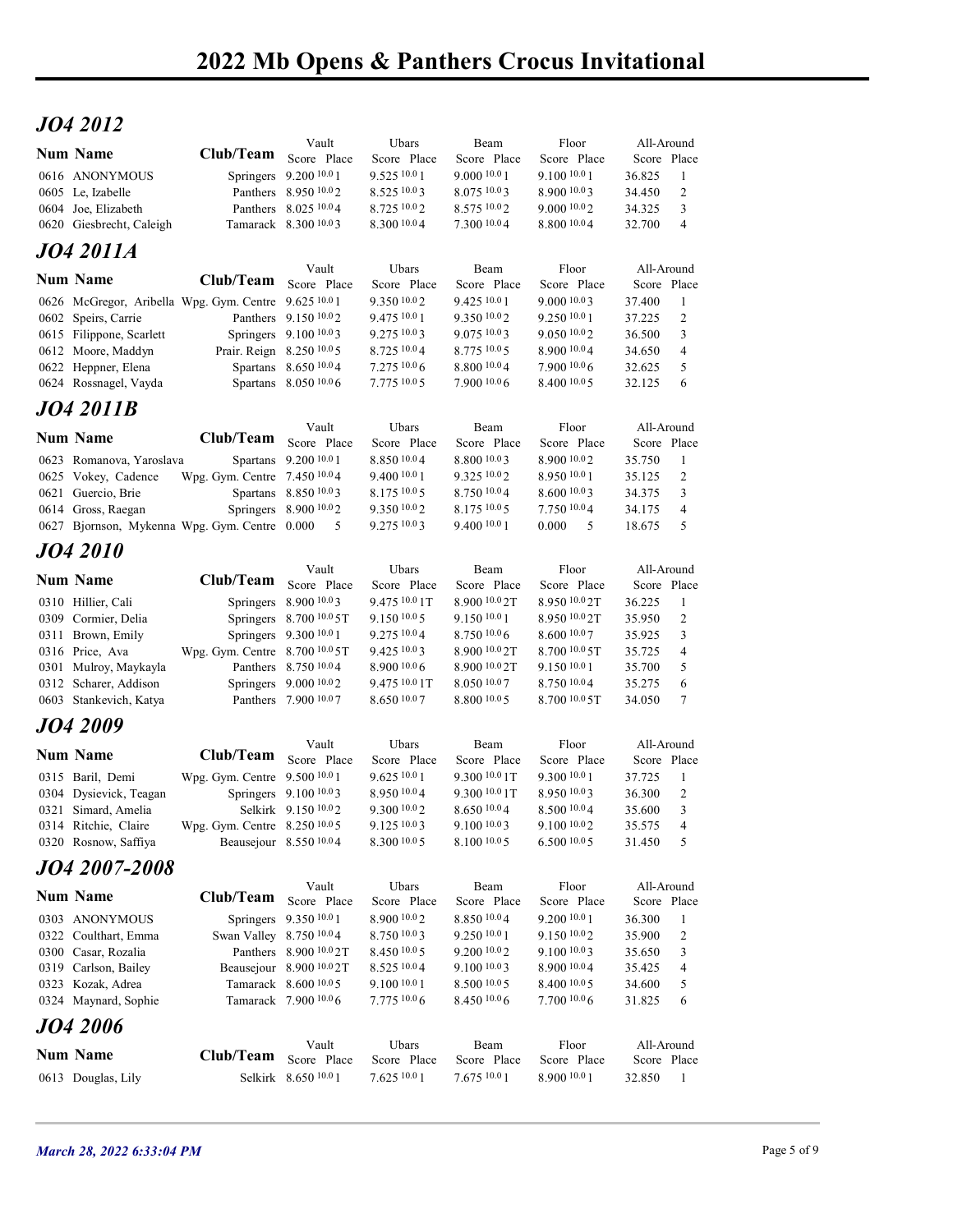## JO5 2012-2013

| JO5 2012-2013                                  |                                                              |                                                  |                               |                             |                              |                           |                             |  |
|------------------------------------------------|--------------------------------------------------------------|--------------------------------------------------|-------------------------------|-----------------------------|------------------------------|---------------------------|-----------------------------|--|
| <b>Num Name</b>                                | Club/Team                                                    | Vault                                            | Ubars                         | Beam                        | Floor                        | All-Around                |                             |  |
| 0610 Azore, Miya                               |                                                              | Score Place<br>Panthers 8.450 10.02              | Score Place<br>8.025 10.0 2T  | Score Place<br>9.000 10.0 1 | Score Place<br>9.050 10.02   | Score Place<br>34.525     | - 1                         |  |
| 0601 Rerie, Maksym                             |                                                              | Kips 8.650 10.0 1                                | 8.050 10.0 1                  | 8.450 10.02                 | $9.150\ 10.01$               | 34.300                    | 2                           |  |
| 0609 Azore, Kenzie                             |                                                              | Panthers 7.300 10.03                             | 8.025 10.0 2T                 | 8.150 10.03                 | 8.950 10.03                  | 32.425                    | $\overline{3}$              |  |
| JO5 2011                                       |                                                              |                                                  |                               |                             |                              |                           |                             |  |
| <b>Num Name</b>                                | Club/Team                                                    | Vault<br>Score Place                             | Ubars                         | Beam                        | Floor                        | All-Around                |                             |  |
| 0607 Paul, Olive                               |                                                              | Panthers 9.150 10.02                             | Score Place<br>9.0251001      | Score Place<br>8.725 10.0 1 | Score Place<br>8.750 10.03   | Score Place<br>35.650     | -1                          |  |
| 0619 McGill, Brielle                           |                                                              | Springers 9.325 10.0 1                           | 8.725 10.03                   | 8.000 10.02                 | 8.950 10.02                  | 35.000                    | 2                           |  |
| 0608 Bilenky, Chloe                            |                                                              | Panthers 9.050 10.03                             | 8.800 10.02                   | 7.525 10.03                 | 9.000 10.0 1                 | 34.375                    | $\overline{\mathbf{3}}$     |  |
| JO5 2010                                       |                                                              |                                                  |                               |                             |                              |                           |                             |  |
| <b>Num Name</b>                                | Club/Team                                                    | Vault<br>Score Place                             | Ubars<br>Score Place          | Beam<br>Score Place         | Floor<br>Score Place         | All-Around<br>Score Place |                             |  |
| 0307 White, Brooklynn                          |                                                              | Eagles 8.500 10.03                               | 8.750 10.0 1T                 | 9.050 10.0 1                | 9.250 10.0 1                 | 35.550                    | -1                          |  |
| 0306 Sudoski, Mikayla<br>0308 Koenig, Lyla     |                                                              | Springers 8.800 10.0 1<br>Kips 8.600 10.02       | 8.750 10.0 1T<br>8.700 10.0 3 | 8.550 10.02<br>8.050 10.03  | 8.900 10.03<br>9.05010.02    | 35.000<br>34.400          | 2<br>$\overline{3}$         |  |
|                                                |                                                              |                                                  |                               |                             |                              |                           |                             |  |
| <b>JO5 2009</b>                                |                                                              | Vault                                            | Ubars                         | Beam                        | Floor                        | All-Around                |                             |  |
| Num Name                                       | Club/Team Score Place                                        |                                                  | Score Place                   | Score Place                 | Score Place                  | Score Place               |                             |  |
| 0305 Isbister, Ryanna                          |                                                              | Springers 9.000 10.0 1                           | 9.000 10.03                   | 8.100 10.0 1                | 9.050 10.0 1                 | 35.150                    | $\mathbf{1}$                |  |
| 0317 Crosbie, Ayla<br>0318 Olfert, Beth        | Wpg. Gym. Centre 8.800 10.03<br>Wpg. Gym. Centre 8.900 10.02 |                                                  | 9.500 10.0 1<br>9.200 10.0 2  | 7.950 10.03<br>8.050 10.02  | 8.800 10.02<br>8.400 10.04   | 35.050<br>34.550          | 2<br>3                      |  |
| 0313 Saurette, Kami                            | Prair. Reign 8.600 10.04                                     |                                                  | 7.950 10.0 5                  | 7.900 10.04                 | 8.700 10.03                  | 33.150                    | 4                           |  |
| 0302 Moore, Jenna                              |                                                              | Panthers 7.900 10.0 5                            | 8.725 10.0 4                  | 7.300 10.0 5                | 8.200 10.0 5                 | 32.125                    | $\overline{5}$              |  |
| <b>JO5 2007</b>                                |                                                              |                                                  |                               |                             |                              |                           |                             |  |
| Num Name                                       | Club/Team Score Place                                        | Vault                                            | Ubars<br>Score Place          | Beam<br>Score Place         | Floor<br>Score Place         | All-Around<br>Score Place |                             |  |
| 0618 Aminot, Isabelle                          |                                                              | Springers 9.400 10.0 1                           | 9.225 10.02                   | 8.750 10.02                 | 9.00010.01                   | 36.375                    | -1                          |  |
| 0617 Clegg, Dannan                             |                                                              | Springers 9.100 10.02                            | 9.500 10.0 1                  | 9.025 10.0 1                | 8.650 10.02                  | 36.275                    | $\overline{\phantom{a}}$    |  |
| JO6 2011                                       |                                                              |                                                  |                               |                             |                              |                           |                             |  |
| <b>Num Name</b>                                | Club/Team Score Place                                        | Vault                                            | Ubars                         | Beam                        | ${\rm Floor}$                | All-Around                |                             |  |
| 0706 Bova, Lily                                | Wpg. Gym. Centre 9.000 <sup>10.0</sup> 2                     |                                                  | Score Place<br>$9.025$ $9.51$ | Score Place<br>9.100 10.0 1 | Score Place<br>9.350 10.0 1  | Score Place<br>36.475     | $\mathbf{1}$                |  |
| 0721 Maclean, Thea                             |                                                              | Spartans 9.350 10.0 1                            | 7.425 9.02                    | 8.675 10.02                 | 8.950 10.02                  | 34.400                    | 2                           |  |
| JO6 2009-2010                                  |                                                              |                                                  |                               |                             |                              |                           |                             |  |
|                                                |                                                              | Vault                                            | Ubars                         | Beam                        | ${\rm Floor}$                | All-Around                |                             |  |
| Num Name                                       | Club/Team                                                    | Score Place<br>Spartans 9.000 10.0 2T            | Score Place                   | Score Place                 | Score Place                  | Score Place               |                             |  |
| 1117 Bowen, Sydney<br>1122 Burton, Tahlia      |                                                              | Eagles 9.400 10.0 1                              | $9.300\,10.03$<br>9.050 10.04 | 8.825 10.0 5<br>8.875 10.04 | 9.050 10.0 3T<br>8.800 10.07 | 36.175<br>36.125          | -1<br>$\sqrt{2}$            |  |
| 1123 Litviniuk, Jessie                         |                                                              | Eagles 8.700 10.0 6                              | 9.350 10.02                   | 8.925 10.03                 | 9.050 10.0 3T                | 36.025                    | $\ensuremath{\mathfrak{Z}}$ |  |
| 1118 Chadachek, Milla<br>1119 Moharib, Jessica |                                                              | Spartans 9.000 10.0 2T<br>Spartans 8.800 10.0 4T | 9.500 10.0 1<br>8.850 10.0 5T | 8.475 10.07<br>9.000 10.0 1 | 8.850 10.0 6<br>9.100 10.02  | 35.825<br>35.750          | $\overline{4}$<br>5         |  |
| 1121 Battershell, Chloe                        |                                                              | Eagles 8.800 10.0 4T                             | 7.600 9.57                    | 8.800 9.76                  | 9.00010005                   | 34.200                    | 6                           |  |
| 1103 Kimbo, Chloe                              |                                                              | Panthers $0.000$ 7                               | 8.850 10.0 5T                 | 8.950 10.02                 | 9.250 10.0 1                 | 27.050                    | $7\phantom{.0}$             |  |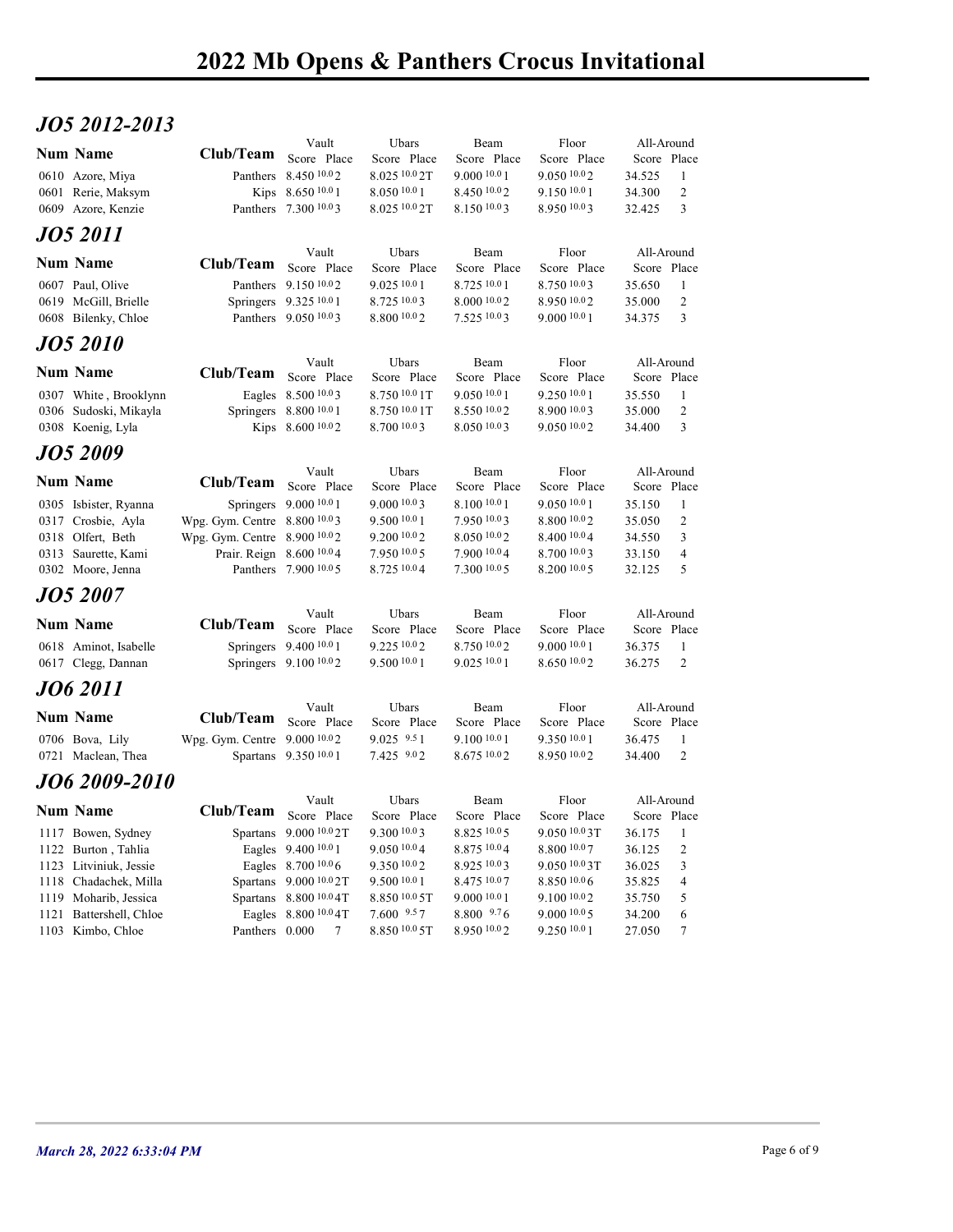## JO6 2008

|                                          |                                              |                                                                    |                                                  |                                |                                 | 2022 Mb Opens & Panthers Crocus Invitational |                           |                              |             |
|------------------------------------------|----------------------------------------------|--------------------------------------------------------------------|--------------------------------------------------|--------------------------------|---------------------------------|----------------------------------------------|---------------------------|------------------------------|-------------|
|                                          |                                              |                                                                    |                                                  |                                |                                 |                                              |                           |                              |             |
| <b>JO6 2008</b>                          |                                              |                                                                    |                                                  |                                |                                 |                                              |                           |                              |             |
| <b>Num Name</b>                          |                                              | Club/Team Score Place                                              | Vault                                            | Ubars                          | Beam                            | Floor                                        | All-Around                |                              |             |
| 1127 Self, Sofia                         |                                              |                                                                    | Kips 9.250 10.02                                 | Score Place<br>9.350 10.0 1T   | Score Place<br>9.250 10.0 2T    | Score Place<br>9.400 10.0 1                  | Score Place<br>37.250     | -1                           |             |
| 1107 Ott, Summer                         |                                              |                                                                    | Springers 9.550 10.0 1                           | 8.650 10.0 6                   | 9.450 10.0 1                    | 9.050 10.03T                                 | 36.700                    | 2                            |             |
| 1102 Sass, Maggie<br>1108 Reynolds, Mia  |                                              |                                                                    | Panthers 8.950 10.04<br>Springers 8.900 10.0 5T  | 8.750 10.0 4T<br>9.350 10.0 1T | 9.250 10.0 2T<br>8.475 10.0 6   | 9.200 10.02<br>9.050 10.03T                  | 36.150<br>35.775          | 3<br>$\overline{4}$          |             |
|                                          | 1114 Chatyrbok, Abbie                        | Wpg. Gym. Centre 8.600 10.08                                       |                                                  | 8.900 10.0 3                   | 8.725 10.04                     | 8.950 10.05                                  | 35.175                    | 5                            |             |
| 1126 Poulin, Emma<br>1113 Bray, Rachel   |                                              | Wpg. Gym. Centre 8.700 10.07                                       | Kips 8.900 10.0 5T                               | 8.750 10.0 4T<br>8.200 9.57    | 8.675 10.0 5<br>8.325 9.57      | 8.750 10.07<br>8.850 10.06                   | 35.075<br>34.075          | 6<br>7                       |             |
|                                          | 1128 Whiteside, Paige                        |                                                                    | Selkirk 9.000 10.03                              | 7.500 10.0 8                   | 7.550 9.58                      | 8.000 10.08                                  | 32.050                    | 8                            |             |
| <b>JO6 2007</b>                          |                                              |                                                                    |                                                  |                                |                                 |                                              |                           |                              |             |
| <b>Num Name</b>                          |                                              | Club/Team                                                          | Vault<br>Score Place                             | Ubars<br>Score Place           | Beam<br>Score Place             | Floor<br>Score Place                         | All-Around<br>Score Place |                              |             |
|                                          | 1101 Herrera, Gabrielle                      |                                                                    | Panthers 9.400 10.0 1                            | 8.300 9.34                     | 9.50010.01                      | 8.900 10.02                                  | 36.100                    | $\mathbf{1}$                 |             |
| 1106 Ben, Rachel                         | 1105 VanNorman, Brisa                        |                                                                    | Springers 9.100 10.0 4<br>Springers 9.200 10.0 2 | 8.800 10.0 1<br>8.500 10.0 2   | 8.950 10.02<br>8.325 9.53       | 9.100 10.0 1<br>8.700 10.04                  | 35.950<br>34.725          | 2<br>$\mathbf{3}$            |             |
| 1112 Dyce, Ava                           |                                              | Wpg. Gym. Centre 9.150 10.03                                       |                                                  | 8.400 10.0 3                   | 8.150 9.54                      | 8.800 10.03                                  | 34.500                    | $\overline{4}$               |             |
|                                          | JO6 2005-2006                                |                                                                    |                                                  |                                |                                 |                                              |                           |                              |             |
| <b>Num Name</b>                          |                                              | Club/Team Score Place                                              | Vault                                            | Ubars<br>Score Place           | Beam<br>Score Place             | Floor<br>Score Place                         | All-Around<br>Score Place |                              |             |
|                                          | 1120 Teeple, Maribell                        |                                                                    | Eagles 9.450 10.0 1                              | 8.700 10.0 2                   | 8.875 10.02                     | 9.200 10.0 1                                 | 36.225                    | - 1                          |             |
| 1110 Tzidon, Er'ele                      |                                              | Wpg. Gym. Centre 9.100 10.02                                       |                                                  | 8.900 10.0 1                   | 8.600 10.04                     | 9.000 10.03                                  | 35.600                    | 2                            |             |
| 1111 Burke, Taryn                        | 1104 German, Makenna                         | Wpg. Gym. Centre 9.000 10.03                                       | Springers 8.700 10.04                            | 8.650 10.03<br>$7.50010.04$ T  | 8.750 10.03<br>9.250 10.01      | 9.100 10.02<br>8.900 10.04                   | 35.200<br>34.650          | 3<br>4                       |             |
| 1124 Klos, Amy                           |                                              |                                                                    | Kips 8.650 10.05                                 | 7.500 10.0 4T                  | 8.050 10.06                     | 8.800 10.0 5                                 | 33.000                    | 5                            |             |
|                                          | 1109 Kornelsen, Brooklyn                     |                                                                    | Selkirk 8.500 10.06                              | $7.000\,9.56$                  | 8.400 10.0 5                    | 8.60010.06                                   | 32.500                    | 6                            |             |
|                                          | JO7 2009-2011                                |                                                                    | Vault                                            | Ubars                          | Beam                            | Floor                                        | All-Around                |                              |             |
| <b>Num Name</b>                          |                                              | <b>Club/Team</b>                                                   | Score Place                                      | Score Place                    | Score Place                     | Score Place                                  | Score Place               |                              |             |
| 0702 Huard, Cadence<br>0711 Nguyen, Thuy |                                              | Wpg. Gym. Centre 9.200 10.0 2T                                     | Panthers 9.200 10.0 2T                           | 9.300 10.0 1<br>8.700 10.0 3   | 9.000 10.02<br>9.450 10.0 1     | 9.425 10.02<br>9.450 10.0 1                  | 36.925<br>36.800          | $\mathbf{1}$<br>2            |             |
| 0710 Jonker, Reese                       |                                              | Wpg. Gym. Centre 9.300 10.0 1                                      |                                                  | 8.375 10.04                    | 8.500 10.03                     | 9.225 10.04                                  | 35.400                    | $\mathbf{3}$                 |             |
|                                          | 0703 Krakalovich, Regan                      |                                                                    | Panthers 9.000 10.04                             | 9.025 10.02                    | 7.950 9.54                      | 9.350 10.03                                  | 35.325                    | $\overline{4}$               |             |
|                                          | JO7 2007-2008                                |                                                                    |                                                  |                                |                                 |                                              |                           |                              |             |
| <b>Num Name</b>                          |                                              | Club/Team                                                          | Vault<br>Score Place                             | Ubars<br>Score Place           | Beam<br>Score Place             | Floor<br>Score Place                         | All-Around<br>Score Place |                              |             |
|                                          | 0718 Vallecillo, Bridget                     |                                                                    | Eagles 9.400 10.0 1T                             | 9.225 10.0 1                   | $9.150\;^{10.0}1$               | 8.900 10.02                                  | 36.675                    | - 1                          |             |
| 0709 Sivilay, Olivia<br>0720 Enns, Myah  |                                              | Wpg. Gym. Centre 9.400 10.0 1T<br>Prair. Reign 8.900 10.03         |                                                  | 8.300 9.52<br>$7.550^{9.5}3$   | 7.875 9.53<br>$8.625\ ^{10.0}2$ | 9.450 10.0 1<br>0.000 3                      | 35.025<br>25.075          | 2<br>$\overline{\mathbf{3}}$ |             |
| <b>JO7 2006</b>                          |                                              |                                                                    |                                                  |                                |                                 |                                              |                           |                              |             |
| <b>Num Name</b>                          |                                              | Club/Team Score Place                                              | Vault                                            | Ubars                          | Beam                            | Floor                                        | All-Around                |                              |             |
|                                          | 0701 Goldsworthy, Amy                        |                                                                    | Panthers 9.100 10.0 4T                           | Score Place<br>8.775 10.02     | Score Place<br>9.075 10.04      | Score Place<br>9.450 10.0 1                  | Score Place<br>36.400     | -1                           |             |
|                                          | 0708 Bueckert, Grace                         | Wpg. Gym. Centre 9.600 10.0 1                                      |                                                  | $8.050$ $9.56$                 | 9.300 10.0 1T                   | 9.350 10.03                                  | 36.300                    | 2                            |             |
|                                          | 0713 Nishikiori, Anju<br>0700 Normand, Rylee |                                                                    | Springers 9.000 10.07<br>Panthers 9.400 10.02    | 9.000 10.0 1<br>8.450 10.04    | 8.925 9.55<br>9.100 10.03       | 9.250 10.04<br>9.125 10.0 5                  | 36.175<br>36.075          | 3<br>$\overline{4}$          |             |
| 0714 Trozzo, Chiara                      |                                              |                                                                    | Springers 9.050 10.0 6                           | 8.500 10.0 3                   | 8.550 9.57                      | 9.400 10.02                                  | 35.500                    | 5                            |             |
|                                          | 0712 Hayward, Ariana                         |                                                                    | Springers 9.100 10.0 4T                          | 7.850 10.07                    | $8.650$ $9.56$                  | 9.100 10.0 6                                 | 34.700                    | 6                            |             |
|                                          | 0719 Garland, Ashley                         | Prair. Reign 9.200 10.03                                           |                                                  | 8.100 9.55                     | 9.300 10.0 1T                   | 0.000 7                                      | 26.600                    | $\tau$                       |             |
| <b>JO7 2004</b>                          |                                              |                                                                    | Vault                                            | Ubars                          | Beam                            | Floor                                        | All-Around                |                              |             |
| <b>Num Name</b>                          |                                              | Club/Team Score Place                                              |                                                  | Score Place                    | Score Place                     | Score Place                                  | Score Place               |                              |             |
|                                          |                                              | 0707 Mitchell-Lawson, Abblepg. Gym. Centre 9.200 <sup>10.0</sup> 1 |                                                  | $7.600$ $9.51$                 | 9.000 10.0 1                    | 9.425 10.0 1                                 | 35.225 1                  |                              |             |
|                                          |                                              |                                                                    |                                                  |                                |                                 |                                              |                           |                              |             |
|                                          | March 28, 2022 6:33:04 PM                    |                                                                    |                                                  |                                |                                 |                                              |                           |                              | Page 7 of 9 |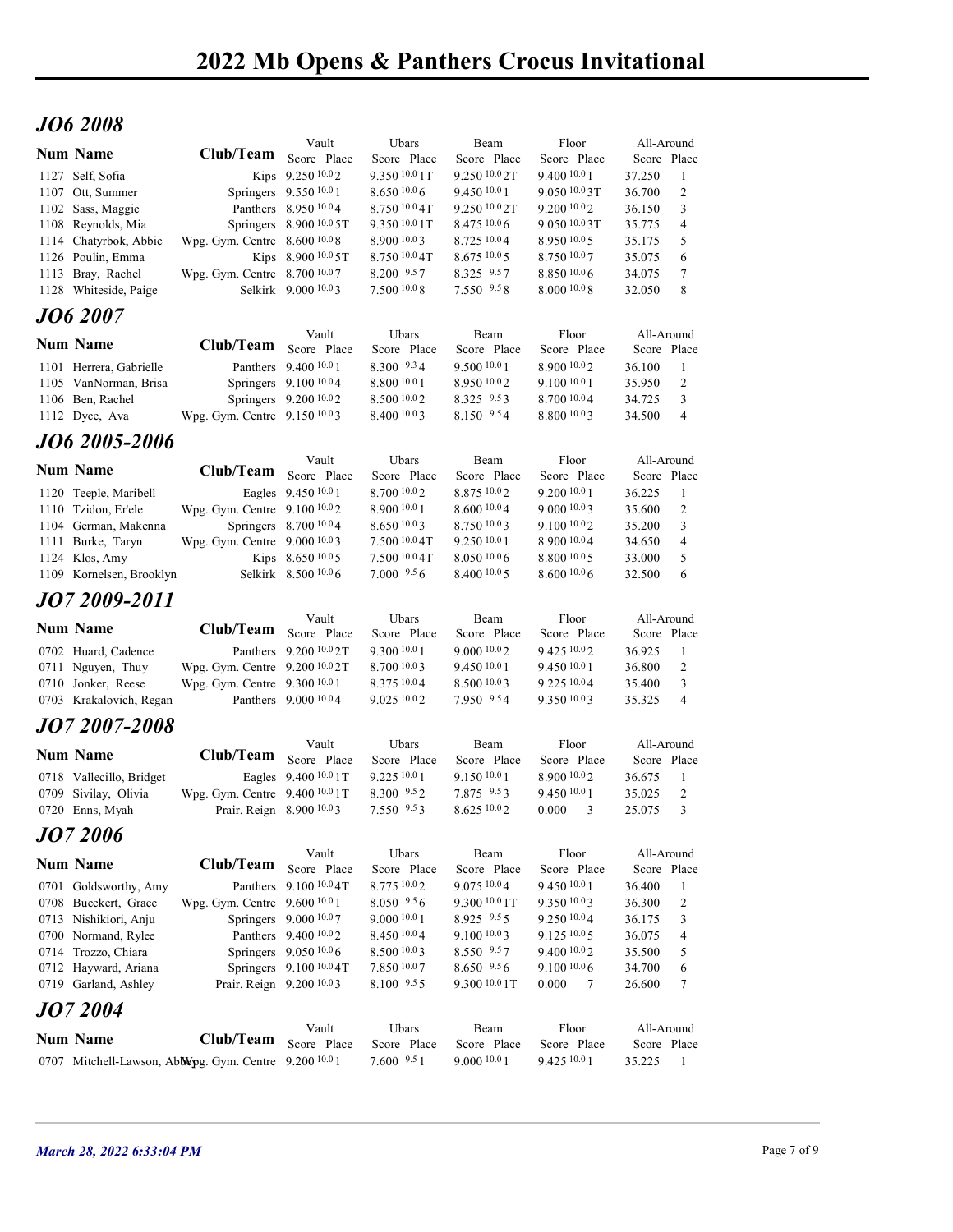#### JO8 2009 AND YOUNGER

|                              |                         |                          |                  |                        |                  | 2022 Mb Opens & Panthers Crocus Invitational |
|------------------------------|-------------------------|--------------------------|------------------|------------------------|------------------|----------------------------------------------|
|                              |                         |                          |                  |                        |                  |                                              |
|                              |                         |                          |                  |                        |                  |                                              |
| <b>JO8 2009 AND YOUNGER</b>  |                         |                          |                  |                        |                  |                                              |
|                              |                         | Vault                    | Ubars            | Beam                   | Floor            | All-Around                                   |
| <b>Num Name</b>              | Club/Team               | Score Place              | Score Place      | Score Place            | Score Place      | Score Place                                  |
| 1222 Rude, Paige             |                         | Springers 9.050 10.0 1T  | 8.900 10.0 1     | 9.375 10.01            | 8.800 10.04      | 36.125<br>-1                                 |
| 1206 Rempel, Lillianna       |                         | Springers 9.050 10.0 1T  | 8.600 10.0 2     | 8.950 10.02            | 8.875 10.02      | 2<br>35.475                                  |
| 1219 Erlendson-Aldrete, Mila |                         | Spartans 8.450 10.03     | $8.000 \t .9.53$ | 8.075 10.04            | 8.850 10.03      | 33.375<br>3                                  |
| 1215 Chenier, Alessandra     |                         | Spartans 8.350 9.04      | $7.675$ $9.54$   | $8.025$ $9.55$         | 9.0001001        | 33.050<br>$\overline{4}$                     |
| 1207 de Moissac, Corinne     |                         | Prair. Reign 8.100 9.25T | 7.050 9.27       | 8.800 10.03            | 7.825 10.0 5     | 31.775<br>5                                  |
|                              |                         | Prair. Reign 8.100 9.25T | 7.500 10.0 5T    | $6.600\text{ }^{9.5}6$ | 7.450 10.07      | 29.650<br>6                                  |
| 1202 Lemoine, Sylvie         |                         |                          | $7.500$ $9.75$ T | 6.375 9.57             | 7.550 9.56       | 29.325<br>$\overline{7}$                     |
| 1211 Lakusta, Willow         | Prair. Reign 7.900 9.27 |                          |                  |                        |                  |                                              |
|                              |                         |                          |                  |                        |                  |                                              |
| <b>JO8 2008 AND OLDER</b>    |                         | Vault                    | Ubars            | Beam                   | Floor            | All-Around                                   |
| <b>Num Name</b>              | Club/Team               | Score Place              | Score Place      | Score Place            | Score Place      | Score Place                                  |
| 1218 Courchaine, Tyesha      |                         | Springers 9.400 10.0 1   | 9.80010.01       | 8.625 10.04            | 8.975 10.0 5T    | 36.800<br>-1                                 |
| 1212 Arnason, Lilija         |                         | Springers 9.100 10.0 5T  | 8.600 9.5 10     | 9.500 10.0 1           | $9.075\,10.02$ T | 2<br>36.275                                  |
| 1201 Hunter, Tekla           |                         | Springers 9.200 10.02    | 9.10010005       | 8.350 9.55             | 9.175 10.0 1     | 35.825<br>3                                  |
| 1221 Johnston, Olivia        |                         | Springers 8.650 10.09    | 9.450 10.02      | 9.200 10.02            | 8.350 10.0 10    | 35.650<br>$\overline{4}$                     |
| 1205 Brisebois, Elsa         |                         | Springers 9.150 10.03T   | 8.650 10.0 8T    | 8.300 9.56             | 8.975 10.0 5T    | 5<br>35.075                                  |
| 1210 Siemens, Allie          |                         | Springers 9.150 10.03T   | 9.125 10.0 4     | 7.775 9.5 10           | 8.850 10.08      | 34.900<br>6                                  |

#### JO8 2008 AND OLDER

|                                                      | 2022 Mb Opens & Panthers Crocus Invitational |                                                  |                                     |                               |                              |                  |                     |  |
|------------------------------------------------------|----------------------------------------------|--------------------------------------------------|-------------------------------------|-------------------------------|------------------------------|------------------|---------------------|--|
|                                                      |                                              |                                                  |                                     |                               |                              |                  |                     |  |
|                                                      |                                              |                                                  |                                     |                               |                              |                  |                     |  |
| <i><b>JO8 2009 AND YOUNGER</b></i>                   |                                              |                                                  |                                     |                               |                              |                  |                     |  |
| <b>Num Name</b>                                      | Club/Team Score Place                        | Vault                                            | Ubars                               | Beam                          | Floor                        | All-Around       |                     |  |
|                                                      |                                              |                                                  | Score Place                         | Score Place                   | Score Place                  | Score Place      |                     |  |
| 1222 Rude, Paige                                     |                                              | Springers 9.050 10.0 1T                          | 8.900 10.0 1                        | 9.375 10.0 1                  | 8.800 10.04                  | 36.125           |                     |  |
| 1206 Rempel, Lillianna                               |                                              | Springers 9.050 10.0 1T                          | 8.600 10.0 2                        | 8.950 10.02                   | 8.875 10.02                  | 35.475           | 2                   |  |
| 1219 Erlendson-Aldrete, Mila                         |                                              | Spartans 8.450 10.03                             | $8.000 \t .0033$                    | 8.075 10.04                   | 8.850 10.03                  | 33.375           | 3                   |  |
| 1215 Chenier, Alessandra<br>1207 de Moissac, Corinne |                                              | Spartans 8.350 9.04<br>Prair. Reign 8.100 9.25T  | $7.675$ $9.54$<br>$7.050$ $9.27$    | $8.025$ $9.55$<br>8.800 10.03 | 9.0001001<br>7.825 10.05     | 33.050<br>31.775 | $\overline{4}$<br>5 |  |
| 1202 Lemoine, Sylvie                                 |                                              | Prair. Reign 8.100 9.25T                         | 7.50010005                          | $6.600^{9.5}6$                | 7.450 10.07                  | 29.650           | 6                   |  |
| 1211 Lakusta, Willow                                 | Prair. Reign 7.900 9.27                      |                                                  | $7.500$ $9.75$ T                    | 6.375 9.57                    | 7.550 9.56                   | 29.325           | $\tau$              |  |
|                                                      |                                              |                                                  |                                     |                               |                              |                  |                     |  |
| <b>JO8 2008 AND OLDER</b>                            |                                              |                                                  |                                     |                               |                              |                  |                     |  |
| <b>Num Name</b>                                      | Club/Team                                    | Vault<br>Score Place                             | Ubars                               | Beam                          | Floor                        | All-Around       |                     |  |
|                                                      |                                              |                                                  | Score Place<br>9.800 10.0 1         | Score Place<br>8.625 10.04    | Score Place<br>8.975 10.0 5T |                  | Score Place         |  |
| 1218 Courchaine, Tyesha                              |                                              | Springers 9.400 10.0 1                           |                                     |                               |                              | 36.800           | -1                  |  |
| 1212 Arnason, Lilija<br>1201 Hunter, Tekla           |                                              | Springers 9.100 10.0 5T<br>Springers 9.200 10.02 | $8.600 \t .9.510$<br>$9.100\,10.05$ | 9.500 10.0 1<br>8.350 9.55    | 9.075 10.0 2T<br>9.17510.01  | 36.275<br>35.825 | 2<br>3              |  |
| 1221 Johnston, Olivia                                |                                              | Springers 8.650 10.09                            | 9.450 10.0 2                        | 9.200 10.0 2                  | 8.350 10.0 10                | 35.650           | $\overline{4}$      |  |
| 1205 Brisebois, Elsa                                 |                                              | Springers 9.150 10.03T                           | 8.650 <sup>10.0</sup> 8T            | $8.300$ $9.56$                | 8.975 10.0 5T                | 35.075           | 5                   |  |
| 1210 Siemens, Allie                                  |                                              | Springers 9.150 10.0 3T                          | 9.125110.04                         | 7.775 9.5 10                  | 8.850 10.08                  | 34.900           | 6                   |  |
| 1220 Unrau, Emma                                     |                                              | Panthers 9.000 10.07                             | 9.2001003                           | 7.625 9.5 12                  | 8.925 10.07                  | 34.750           | 7                   |  |
| 1216 Lippens, Mckenna                                | Wpg. Gym. Centre 9.100 10.0 5T               |                                                  | 8.675 10.07                         | 7.700 9.5 11                  | $9.075\,10.02$ T             | 34.550           | 8                   |  |
| 1217 Heppner, Asha                                   |                                              | Spartans 8.300 10.0 10                           | 8.9001006                           | 8.175 10.0 8                  | 9.0001004                    | 34.375           | 9                   |  |
| 1204 Roy, Michelia                                   |                                              | Springers 8.850 10.08                            | $8.65010.08$ T                      | $8.250$ $9.57$                | 8.575 10.09                  | 34.325           | 10                  |  |
| 1214 Enns, Abby                                      |                                              | Prair. Reign 8.150 9.213                         | $7.600$ $9.714$                     | 8.850 10.03                   | 8.075 9.5 13                 | 32.675           | 11                  |  |
| 1208 DeBaets, Raina                                  |                                              | Prair. Reign 8.200 9.011T                        | 7.750 9.713                         | 8.025 10.09                   | 8.175 9.5 12                 | 32.150           | 12                  |  |
| 1209 Saurette, Zoé                                   |                                              | Prair. Reign 7.400 9.214                         | 8.150 9.5 11                        | 7.075 9.5 14                  | 8.275 10.0 11                | 30.900           | 13                  |  |
| 1213 Decru, Eryn                                     |                                              | Tamarack 8.200 9.211T                            | 8.100 10.0 12                       | 7.400 9.5 13                  | 6.800 10.0 14                | 30.500           | 14                  |  |
| JO9 2009-2011                                        |                                              |                                                  |                                     |                               |                              |                  |                     |  |
|                                                      |                                              | Vault                                            | Ubars                               | Beam                          | Floor                        | All-Around       |                     |  |
| <b>Num Name</b>                                      | Club/Team Score Place                        |                                                  | Score Place                         | Score Place                   | Score Place                  | Score Place      |                     |  |
| 0807 Simpson, Lily                                   |                                              | Panthers 8.583 9.71                              | 7.666 9.81                          | 8.183 9.81                    | 6.816 9.42                   | 31.248           | $\mathbf{1}$        |  |
| 0803 Gudmundson, Mya                                 |                                              | Spartans 8.433 9.72                              | 7.183 8.72                          | 7.466 9.72                    | 7.333 9.71                   | 30.415 2         |                     |  |
| JO9 2008 AND OLDER                                   |                                              |                                                  |                                     |                               |                              |                  |                     |  |
|                                                      |                                              | Vault                                            | Ubars                               | Beam                          | Floor                        | All-Around       |                     |  |
| <b>Num Name</b>                                      | Club/Team Score Place                        |                                                  | Score Place                         | Score Place                   | Score Place                  | Score Place      |                     |  |
| 0800 Tejero, Aitana                                  |                                              | Spartans 8.750 9.72                              | 8.083 10.02                         | 8.650 10.0 1                  | $8.766$ $9.91$               | 34.249           | -1                  |  |
| 0804 Forbes, Shea                                    |                                              | Springers 8.700 9.74T                            | 8.933 9.81                          | 7.783 9.95                    | $8.583^{9.92}$               | 33.999           | 2                   |  |
| 0802 Kurtz, Jillyan                                  |                                              | Spartans 9.016 9.71                              | 7.966 9.84                          | 8.350 10.03                   | 8.316 9.86                   | 33.648           | 3                   |  |
| 0805 Rozecki, Kailyn                                 |                                              | Springers $8.700 \frac{9.74T}{ }$                | $8.050$ $9.93$                      | 8.316 9.54                    | 8.416 $9.93T$                | 33.482           | 4                   |  |
| 0402 Lotz, Andera                                    |                                              | Spartans 8.716 9.73                              | $6.183$ $9.96$                      | 8.383 10.02                   | 8.416 9.83T                  | 31.698           | 5                   |  |
| 0801 Cao, Angela                                     |                                              | Spartans 8.283 9.76                              | $7.333$ $9.95$                      | $6.966$ $9.96$                | $8.366$ $9.85$               | 30.948           | $6\overline{6}$     |  |
| <i><b>JO10 2007-2010</b></i>                         |                                              |                                                  |                                     |                               |                              |                  |                     |  |
|                                                      |                                              | Vault                                            | Ubars                               | Beam                          | Floor                        | All-Around       |                     |  |
| <b>Num Name</b>                                      | Club/Team Score Place                        |                                                  | Score Place                         | Score Place                   | Score Place                  |                  | Score Place         |  |

#### JO9 2009-2011

| <b>Num Name</b>      | Club/Team | Vault                   | Ubars.      | Beam        | <b>Floor</b> | All-Around  |  |
|----------------------|-----------|-------------------------|-------------|-------------|--------------|-------------|--|
|                      |           | Score Place             | Score Place | Score Place | Score Place  | Score Place |  |
| 0807 Simpson, Lily   |           | Panthers 8.583 9.71     | 7.666 9.81  | 8.183 9.81  | 6.816 9.42   | 31.248 1    |  |
| 0803 Gudmundson, Mya |           | Spartans $8.433$ $9.72$ | 7.183 8.72  | 7.466 9.72  | 7.333 9.71   | 30.415 2    |  |

#### JO9 2008 AND OLDER

| 1221 Johnston, Olivia            |                                | Springers 8.650 10.09             | 9.450 10.0 2           | 9.200 10.02              | 8.350 10.0 10  | 35.650                             | 4            |             |
|----------------------------------|--------------------------------|-----------------------------------|------------------------|--------------------------|----------------|------------------------------------|--------------|-------------|
| 1205 Brisebois, Elsa             |                                | Springers 9.150 10.03T            | 8.650 10.0 8T          | 8.300 9.56               | 8.975 10.0 5T  | 35.075                             | 5            |             |
| 1210 Siemens, Allie              |                                | Springers 9.150 10.03T            | 9.125 10.04            | 7.775 9.5 10             | 8.850 10.0 8   | 34.900                             | 6            |             |
| 1220 Unrau, Emma                 |                                | Panthers 9.000 10.07              | 9.200 10.0 3           | $7.625$ $9.512$          | 8.925 10.07    | 34.750                             | 7            |             |
| 1216 Lippens, Mckenna            | Wpg. Gym. Centre 9.100 10.0 5T |                                   | 8.675 10.07            | 7.700 9.5 11             | 9.075 10.0 2T  | 34.550                             | 8            |             |
| 1217 Heppner, Asha               |                                | Spartans 8.300 10.0 10            | 8.900 10.0 6           | 8.175 10.0 8             | 9.0001004      | 34.375                             | 9            |             |
| 1204 Roy, Michelia               |                                | Springers 8.850 10.08             | 8.650 10.0 8T          | 8.250 9.57               | 8.575 10.09    | 34.325                             | 10           |             |
| 1214 Enns, Abby                  |                                | Prair. Reign 8.150 9.213          | $7.600 \t .9.714$      | 8.850 10.03              | 8.075 9.5 13   | 32.675                             | 11           |             |
| 1208 DeBaets, Raina              |                                | Prair. Reign 8.200 9.011T         | 7.750 9.713            | 8.025 10.09              | 8.175 9.5 12   | 32.150                             | 12           |             |
| 1209 Saurette, Zoé               |                                | Prair. Reign 7.400 9.214          | 8.150 9.5 11           | 7.075 9.5 14             | 8.275 10.0 11  | 30.900                             | 13           |             |
| 1213 Decru, Eryn                 |                                | Tamarack 8.200 9.211T             | 8.100 10.0 12          | 7.400 9.5 13             | 6.800 10.0 14  | 30.500                             | 14           |             |
| JO9 2009-2011                    |                                |                                   |                        |                          |                |                                    |              |             |
|                                  |                                | Vault                             | Ubars                  | Beam                     | Floor          | All-Around                         |              |             |
| <b>Num Name</b>                  | Club/Team                      | Score Place                       | Score Place            | Score Place              | Score Place    | Score Place                        |              |             |
| 0807 Simpson, Lily               |                                | Panthers 8.583 9.71               | $7.666$ $9.81$         | 8.183 9.81               | 6.816 9.42     | 31.248                             | $\mathbf{1}$ |             |
| 0803 Gudmundson, Mya             |                                | Spartans 8.433 9.72               | 7.183 8.72             | 7.466 9.72               | 7.333 9.71     | 30.415<br>$\overline{\phantom{a}}$ |              |             |
| <i><b>JO9 2008 AND OLDER</b></i> |                                |                                   |                        |                          |                |                                    |              |             |
|                                  |                                | Vault                             | Ubars                  | Beam                     | Floor          | All-Around                         |              |             |
| <b>Num Name</b>                  | Club/Team                      | Score Place                       | Score Place            | Score Place              | Score Place    | Score Place                        |              |             |
| 0800 Tejero, Aitana              |                                | Spartans 8.750 9.72               | 8.083 10.02            | 8.650 10.0 1             | 8.766 9.91     | 34.249                             | -1           |             |
| 0804 Forbes, Shea                |                                | Springers $8.700 \frac{9.74T}{ }$ | $8.933$ $9.81$         | $7.783$ $9.95$           | $8.583$ $9.92$ | 33.999                             | 2            |             |
| 0802 Kurtz, Jillyan              |                                | Spartans 9.016 9.71               | 7.966 9.84             | 8.350 10.03              | 8.316 9.86     | 33.648                             | 3            |             |
| 0805 Rozecki, Kailyn             |                                | Springers 8.700 9.74T             | $8.050$ $9.93$         | 8.316 9.54               | 8.416 9.93T    | 33.482                             | 4            |             |
| 0402 Lotz, Andera                |                                | Spartans 8.716 9.73               | $6.183$ $9.96$         | 8.383 10.02              | 8.416 9.83T    | 31.698                             | 5            |             |
| 0801 Cao, Angela                 |                                | Spartans 8.283 9.76               | $7.333$ $9.95$         | $6.966$ $9.96$           | $8.366$ $9.85$ | 30.948                             | 6            |             |
| <i><b>JO10 2007-2010</b></i>     |                                |                                   |                        |                          |                |                                    |              |             |
|                                  |                                | Vault                             | Ubars                  | Beam                     | Floor          | All-Around                         |              |             |
| <b>Num Name</b>                  | Club/Team                      | Score Place                       | Score Place            | Score Place              | Score Place    | Score Place                        |              |             |
| 0403 Navoa, Philippa             |                                | Panthers 8.966 9.71               | 7.766 9.81             | 7.966 9.51               | 7.216 9.41     | 31.914 1                           |              |             |
| <b>JO10 2006 AND OLDER</b>       |                                |                                   |                        |                          |                |                                    |              |             |
|                                  |                                | Vault                             | Ubars                  | Beam                     | Floor          | All-Around                         |              |             |
| <b>Num Name</b>                  | Club/Team                      | Score Place                       | Score Place            | Score Place              | Score Place    | Score Place                        |              |             |
| 0406 Demeule, April              |                                | Panthers 9.183 10.0 1             | 8.366 9.82             | 8.116 9.81T              | 8.383 10.03    | 34.048                             | $\mathbf{1}$ |             |
| 0407 Lamb, Roselyn               |                                | Springers 8.950 9.72              | $8.600\text{ }^{9.8}1$ | $7.200$ $9.45$           | 8.566 10.02    | 33.316                             | 2            |             |
| 0405 Campomanes, Alisa           |                                | Springers 8.583 9.74              | $6.883$ $9.16$         | 8.116 <sup>10.0</sup> 1T | 8.583 10.0 1   | 32.165                             | 3            |             |
| 0401 Vanwynsberghe, Alexa        |                                | Springers 8.500 9.55              | 7.866 9.93             | 7.466 9.04               | 7.800 9.85     | 31.632                             | 4            |             |
| 0400 Davis, Makeda               |                                | Springers 8.750 9.73              | $7.300$ $9.15$         | 7.033 9.66               | 8.133 9.94     | 31.216                             | 5            |             |
| 0404 Ruano Barahona, Paola       | Spartans 0.000                 | - 6                               | 7.500 9.74             | $7.500$ $9.33$           | 0.000 6        | 15.000                             | 6            |             |
|                                  |                                |                                   |                        |                          |                |                                    |              |             |
|                                  |                                |                                   |                        |                          |                |                                    |              |             |
| March 28, 2022 6:33:05 PM        |                                |                                   |                        |                          |                |                                    |              | Page 8 of 9 |